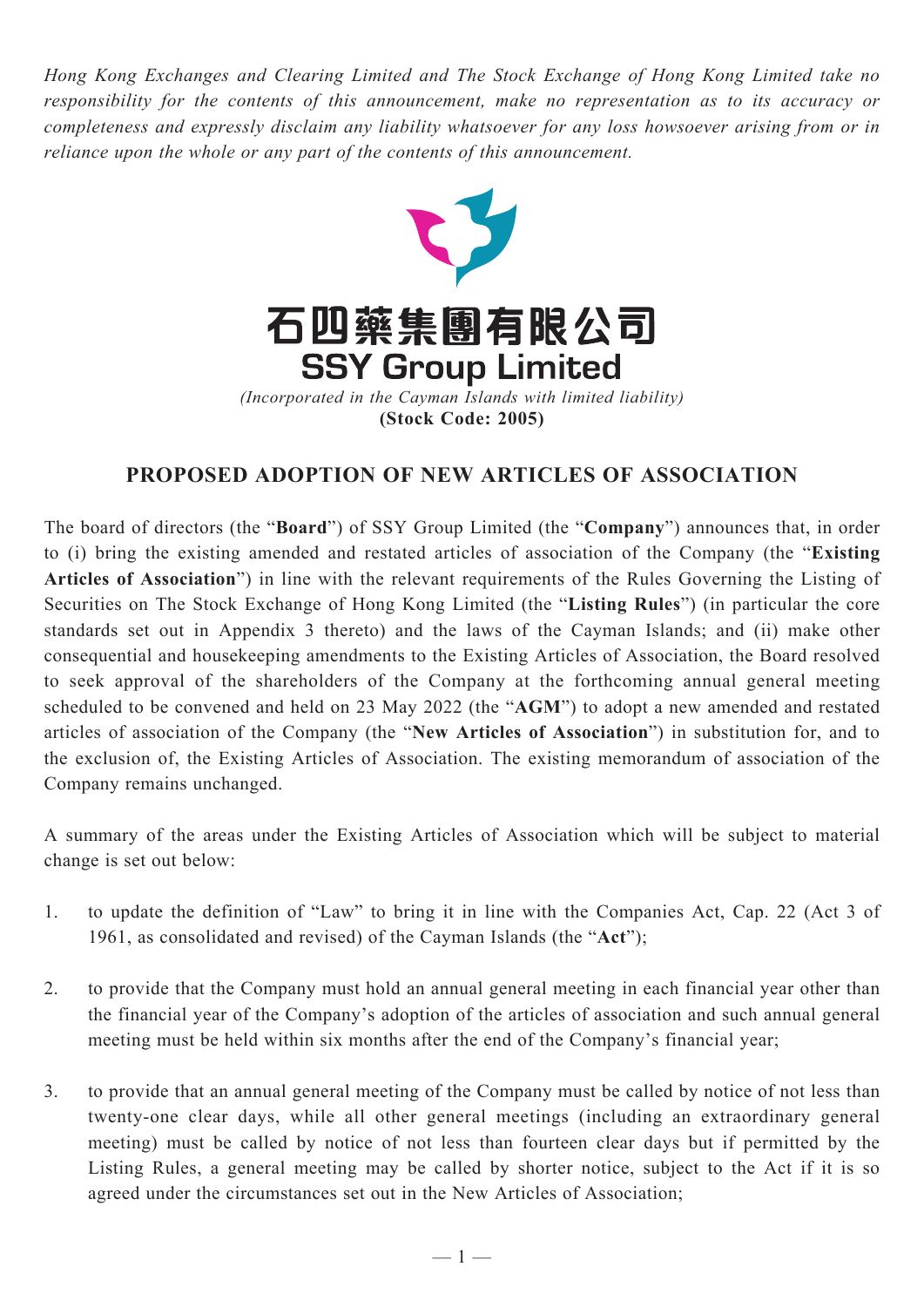- 4. to provide that all shareholders of the Company (the "**Shareholders**") shall have the right to (i) speak at a general meeting of the Company; and (ii) vote at a general meeting of the Company, except where a Shareholder is required, by the Listing Rules, to abstain from voting to approve the matter under consideration;
- 5. to provide that any Director appointed by the Board to fill a casual vacancy on the Board or as an addition to the existing Board shall hold office until the first annual general meeting of the Company after his appointment and shall then be eligible for re-election;
- 6. to update the provision providing the circumstances under which a Director is not prohibited from voting (or being counted in the quorum) on any resolution of the Board approving any contract or arrangement or any other proposal in which he or any of his close associates is materially interested, in accordance with the requirements under Rule 13.44 of the Listing Rules, following the repeal of the relevant requirements in Appendix 3 to the Listing Rules;
- 7. to provide that the Shareholders may approve the removal of the auditor of the Company at any time before the expiration of his term of office by way of an ordinary resolution;
- 8. to update the provision regarding the appointment of the auditor of the Company to fill any casual vacancy in the office of the auditor of the Company that any such auditor appointed shall hold office until the next following annual general meeting of the Company and shall then be subject to appointment by the Shareholders;
- 9. to add the definition of "financial year" and provide that the financial year end of the Company shall be 31 of December in each year, unless otherwise determined by the Directors from time to time; and
- 10. to update and tidy up definitions and other references, and to make consequential amendments in line with the above amendments and other house-keeping amendments.

The full particulars of the proposed amendments to the Existing Articles of Association brought about by the adoption of the New Articles of Association (showing changes to the Existing Articles of Association) are set out in Appendix I to this announcement.

The proposed adoption of the New Articles of Association is subject to the approval of the shareholders of the Company by way of a special resolution at the AGM.

> By order of the Board **Chow Hing Yeung** *Executive Director and Company Secretary*

Hong Kong, 29 March 2022

*As at the date of this announcement, the Board comprises Mr. Qu Jiguang, Mr. Su Xuejun, Mr. Meng Guo and Mr. Chow Hing Yeung as executive Directors, Mr. Feng Hao as non-executive Director and Mr. Wang Yibing, Mr. Leung Chong Shun and Mr. Chow Kwok Wai as independent non-executive Directors.*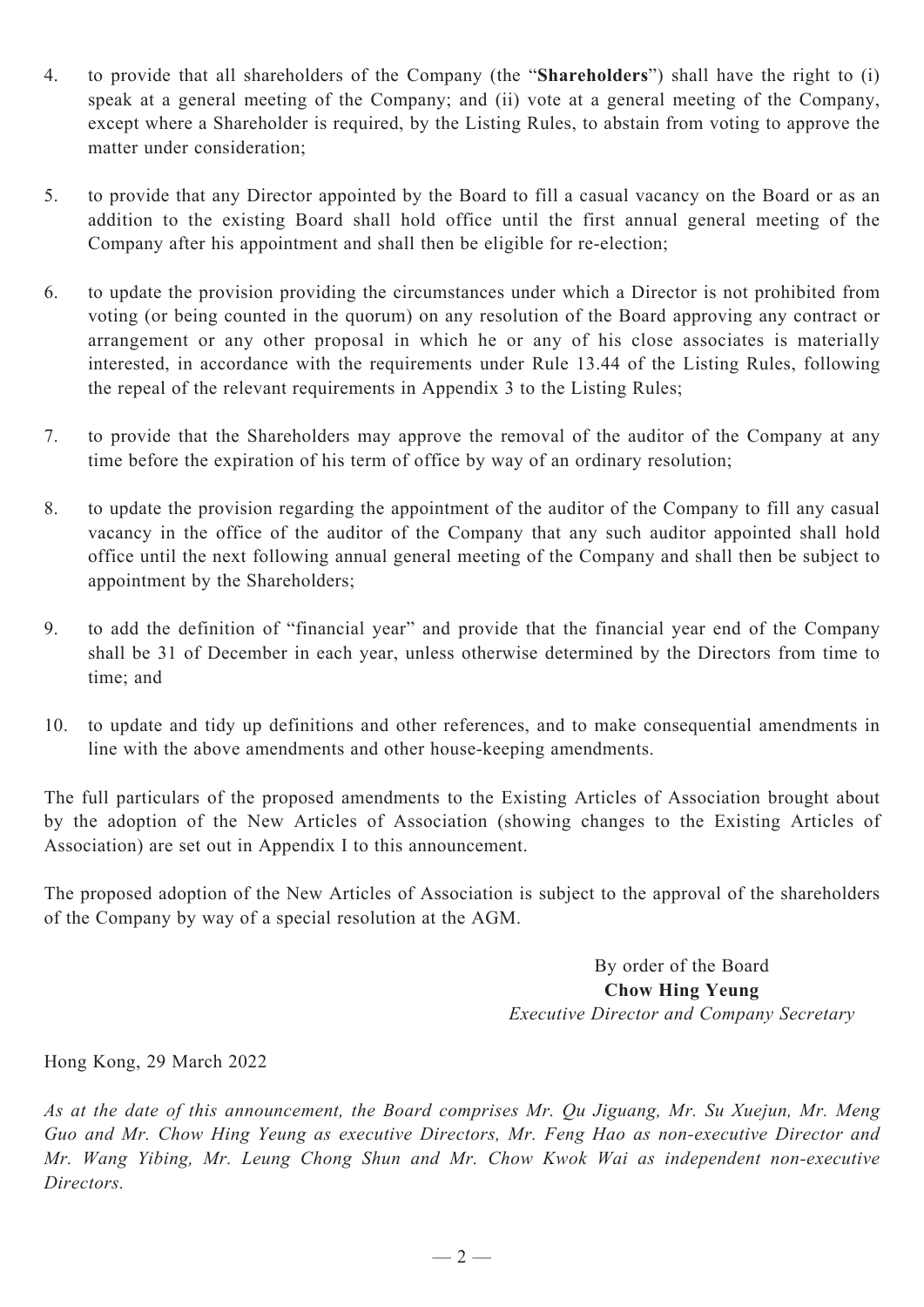# **Appendix I**

## **Proposed Amendments to the Existing Articles of Association**

Full particulars of the proposed amendments to the Existing Articles of Association brought about by the adoption of the New Articles of Association (showing changes to the Existing Articles of Association) are set out as follows. Unless otherwise specified, clauses, paragraphs and article numbers referred to herein are clauses, paragraphs and article numbers of the New Articles of Association.

### **General amendments**

(i) To renumber the articles as appropriate.

## **Specific amendments**

# **Article Proposed amendments (showing changes to the existing Articles of Association) No.**

- 1 The regulations in Table A in the Schedule to the Companies Law Act (As Revised) do not apply to the Company.
- 2 (1) In these Articles, unless the context otherwise requires, the words standing in the first column of the following table shall bear the meaning set opposite them respectively in the second column.

| <b>WORD</b>    | <b>MEANING</b>                                                                                                                                                                                                                                                                                                                                                                                                                                                                                                 |
|----------------|----------------------------------------------------------------------------------------------------------------------------------------------------------------------------------------------------------------------------------------------------------------------------------------------------------------------------------------------------------------------------------------------------------------------------------------------------------------------------------------------------------------|
| " $Act"$       | the Companies Act, Cap. 22 (Act 3 of 1961, as consolidated and<br>revised) of the Cayman Islands.                                                                                                                                                                                                                                                                                                                                                                                                              |
| "associate"    | the meaning attributed to it in the rules of the Designated Stock<br>Exchange.                                                                                                                                                                                                                                                                                                                                                                                                                                 |
| "business day" | shall mean a day on which the Designated Stock Exchange<br>generally is open for the business of dealing in securities in Hong<br><u>Kong. For the avoidance of doubt, where the Designated Stock</u><br>Exchange is closed for the business of dealing in securities in<br><u>Hong Kong on a business day for the reason of a number 8 or</u><br>higher typhoon signal, black rainstorm warning or other similar<br>event, such day shall for the purposes of these Articles be counted<br>as a business day. |
| "capital"      | the share capital of the Company from time to time of the                                                                                                                                                                                                                                                                                                                                                                                                                                                      |

Company.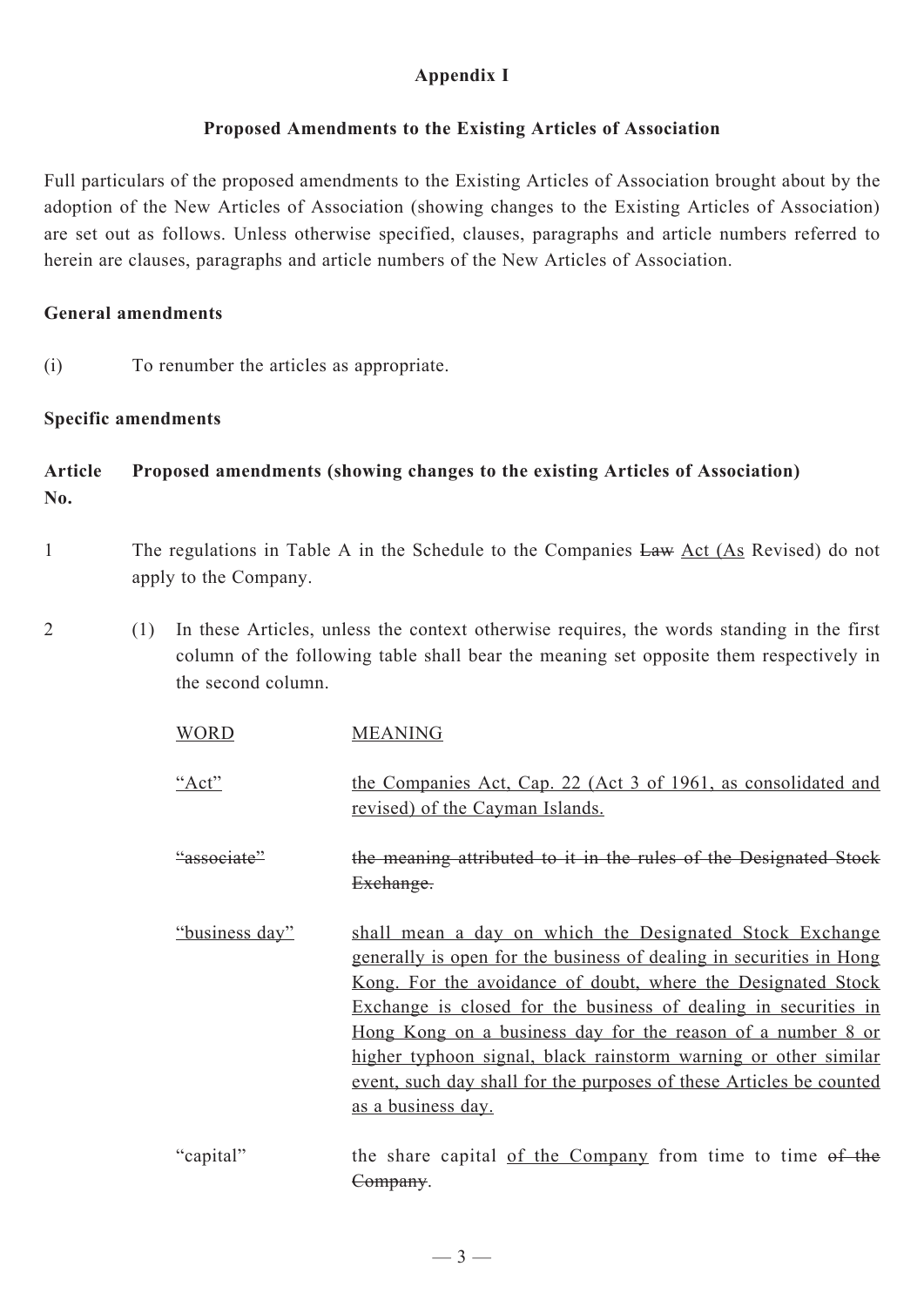| "close associate"  | in relation to any Director, shall have the same meaning as               |
|--------------------|---------------------------------------------------------------------------|
|                    | defined in the rules of the Designated Stock Exchange ("Listing")         |
|                    | <u>Rules")</u> as modified from time to time, except that for purposes of |
|                    | Article 100 where the transaction or arrangement to be approved           |
|                    | by the Board is a connected transaction referred to in the Listing        |
|                    | <u>Rules, it shall have the same meaning as that ascribed to</u>          |
|                    | "associate" in the Listing Rules.                                         |
|                    |                                                                           |
| "Company"          | Lijun International Pharmaceutical (Holding) Co., Ltd. 利君國際               |
|                    | 醫藥(控股)有限公司SSY Group Limited 石四藥集團有限公司                                     |
|                    |                                                                           |
| "dollars" and "\$" | dollars, the legal currency of Hong Kong.                                 |
| $\frac{``}{ }$ aw" |                                                                           |
|                    | The Companies Law, Cap. 22 (Law 3 of 1961, as consolidated                |
|                    | and revised) of the Cayman Islands.                                       |

"ordinary resolution" a resolution shall be an ordinary resolution when it has been passed by a simple majority of votes cast by such Members as, being entitled so to do, vote in person or, in the case of any Member being a corporation, by its duly authorised representative or, where proxies are allowed, by proxy at a general meeting of which not less than fourteen (14) clear days' Notice has been duly given-in accordance with Article 59.

"Register" the principal register and where applicable, any branch register of Members of the Company to be maintained at such place within or outside the Cayman Islands as the Board shall determine from time to time.

"Secretary" any person, firm or corporation appointed by the Board to perform any of the duties of secretary of the Company and includes any assistant, deputy, temporary or acting secretary.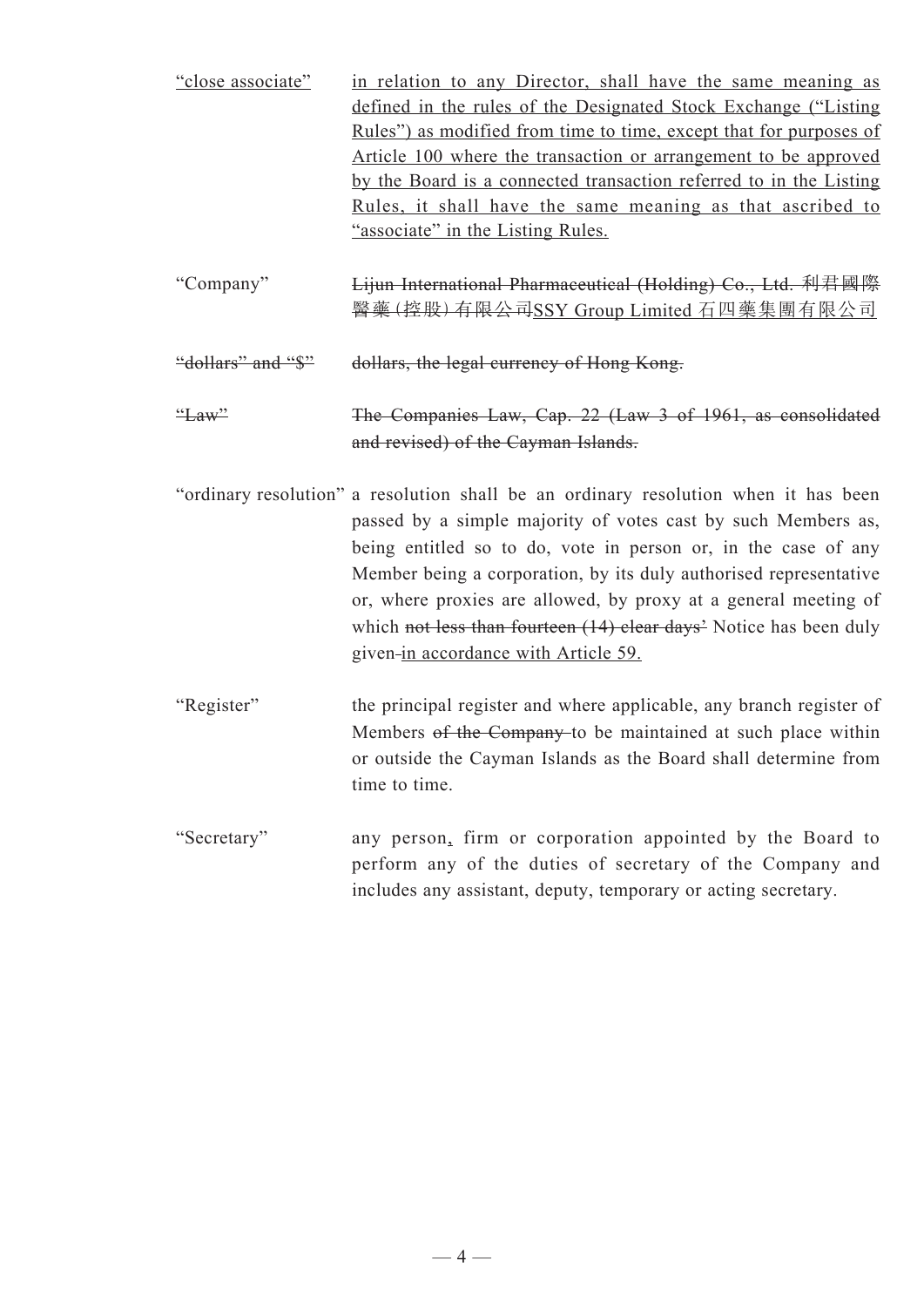| "special resolution"                | a resolution shall be a special resolution when it has been passed<br>by a majority of not less than three-fourths of votes cast by such<br>Members as, being entitled so to do, vote in person or, in the case<br>of such Members as are corporations, by their respective duly<br>authorised representative or, where proxies are allowed, by proxy<br>at a general meeting of which not less than twenty one $(21)$ clear<br>days' Notice, specifying (without prejudice to the power<br>contained in these Articles to amend the same) the intention to<br>propose the resolution as a special resolution, has been duly<br>given. Provided that, except in the case of an annual general<br>meeting, if it is so agreed by a majority in number of the<br>Members having the right to attend and vote at any such meeting,<br>being a majority together holding not less than ninety five (95)<br>per cent. in nominal value of the shares giving that right and in<br>the case of an annual general meeting, if it is so agreed by all<br>Members entitled to attend and vote thereat, a resolution may be<br>proposed and passed as a special resolution at a meeting of which<br>less than twenty one (21) clear days' Notice has been<br>given; Notice has been duly given in accordance with Article 59. |
|-------------------------------------|--------------------------------------------------------------------------------------------------------------------------------------------------------------------------------------------------------------------------------------------------------------------------------------------------------------------------------------------------------------------------------------------------------------------------------------------------------------------------------------------------------------------------------------------------------------------------------------------------------------------------------------------------------------------------------------------------------------------------------------------------------------------------------------------------------------------------------------------------------------------------------------------------------------------------------------------------------------------------------------------------------------------------------------------------------------------------------------------------------------------------------------------------------------------------------------------------------------------------------------------------------------------------------------------------------------------|
| "Statutes"                          | the LawAct and every other law of the Legislature of the Cayman<br>Islands for the time being in force applying to or affecting the<br>Company, its memorandum of association and/or these Articles.                                                                                                                                                                                                                                                                                                                                                                                                                                                                                                                                                                                                                                                                                                                                                                                                                                                                                                                                                                                                                                                                                                               |
| "Subsidiary and<br>Holding Company" | the meanings attributed to them in the rules of the Designated<br>Stock Exchange.                                                                                                                                                                                                                                                                                                                                                                                                                                                                                                                                                                                                                                                                                                                                                                                                                                                                                                                                                                                                                                                                                                                                                                                                                                  |
| "substantial<br>shareholder"        | a person who is entitled to exercise, or to control exercise of, 10%<br>or more (or such other percentage as may be prescribed by the<br>rules of the Designated Stock Exchange from time to time) of the<br>voting power at any general meeting of the Company.                                                                                                                                                                                                                                                                                                                                                                                                                                                                                                                                                                                                                                                                                                                                                                                                                                                                                                                                                                                                                                                   |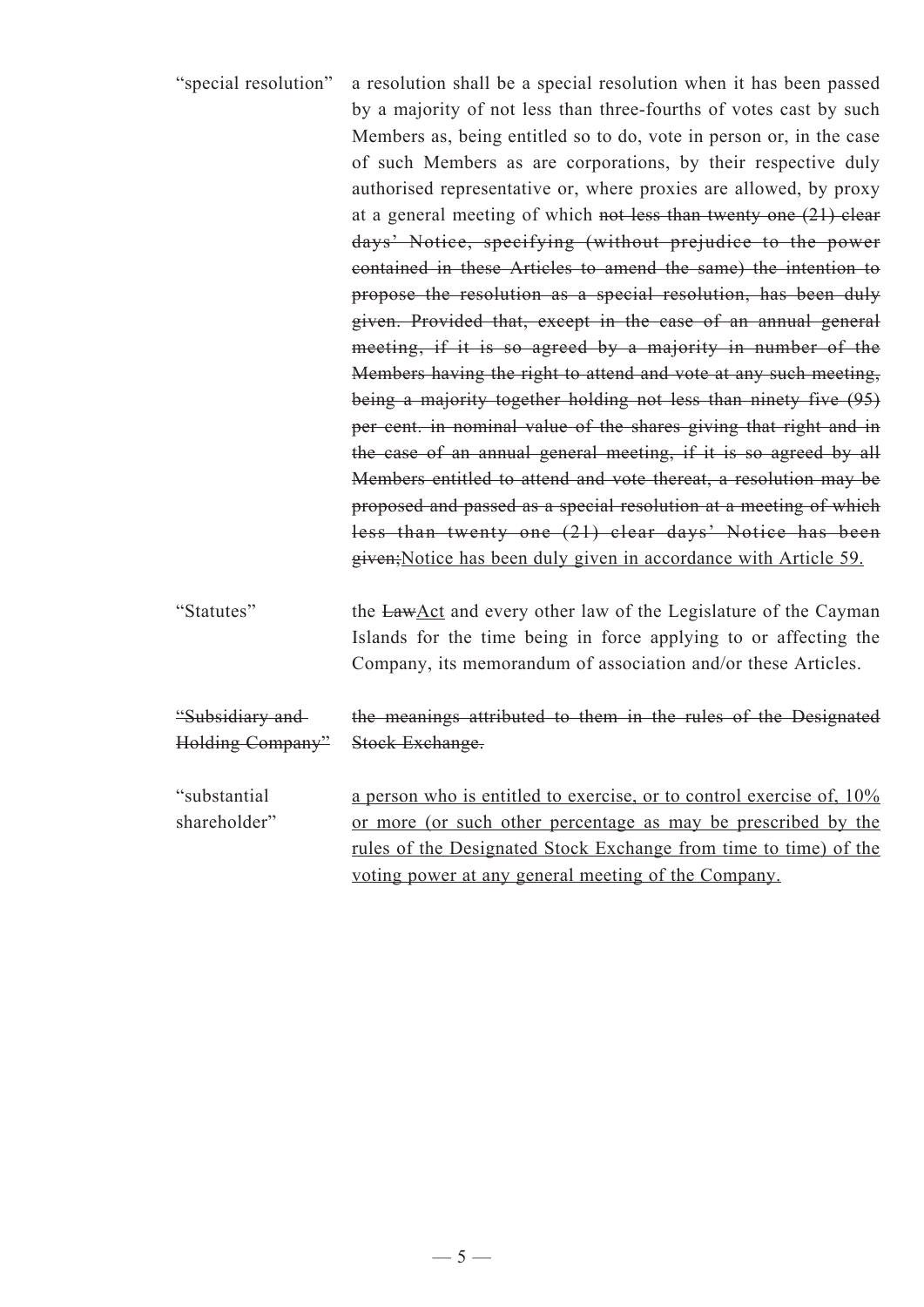- 2 (2) In these Articles, unless there be something within the subject or context inconsistent with such construction:
	- (h) references to a document being executed include references to it being executed under hand or under seal or by electronic signature or by any other method and references to a notice or document include a notice or document recorded or stored in any digital, electronic, electrical, magnetic or other retrievable form or medium and information in visible form whether having physical substance or not;
	- (i) Section 8 and Section 19 of the Electronic Transactions Act (2003) of the Cayman Islands, as amended from time to time, shall not apply to these Articles to the extent it imposes obligations or requirements in addition to those set out in these Articles.
- 3 (1) The share capital of the Company at the date on which these Articles come into effect shall be divided into shares of a par value of \$Hong Kong dollars 0.1002 each.
	- (2) Subject to the LawAct, the Company's Memorandum and Articles of Association and, where applicable, the rules of any Designated Stock Exchange and/or any competent regulatory authority, any power of the Company shall have the power to purchase or otherwise acquire its own shares and such power shall be exercisable by the Board in such manner, upon such terms and subject to such conditions as it in its absolute discretion thinks fit and any determination by the Board of the manner of purchase shall be deemed authorised by these Articles for purposes of the Act. The Company is hereby authorised to make payments in respect of the purchase of its shares out of capital or out of any other account or fund which can be authorised for this purpose in accordance with the LawAct.
	- (3) Except as allowed by the Law and subject furtherSubject to compliance with the rules and regulations of the Designated Stock Exchange and any other relevantcompetent regulatory authority, the Company shall notmay give financial assistance for the purpose of or in connection with a purchase made or to be made by any person of any shares in the Company.
	- (4) The Board may accept the surrender for no consideration of any fully paid share.
	- (5) No share shall be issued to bearer.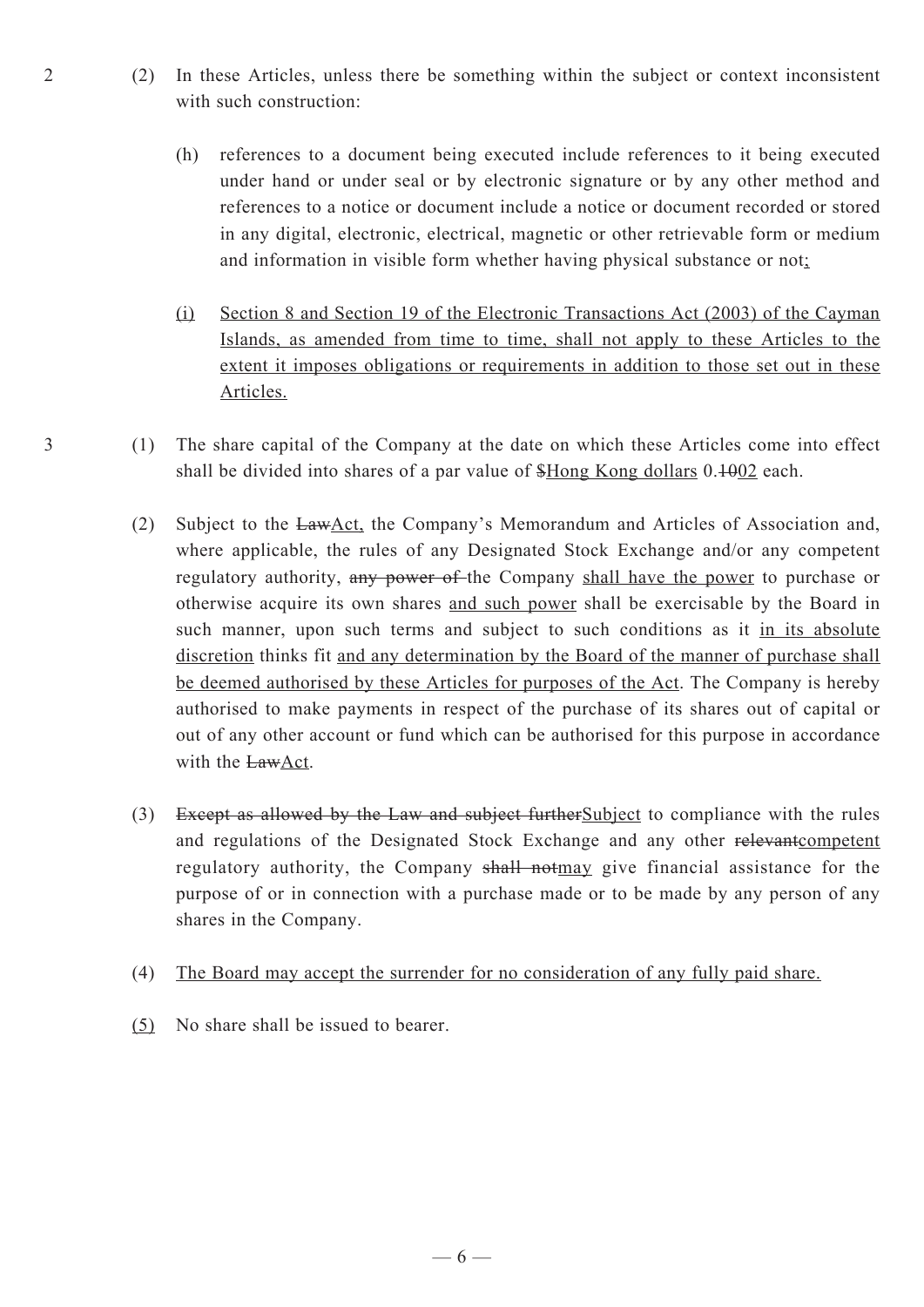4 The Company may from time to time by ordinary resolution in accordance with the LawAct alter the conditions of its Memorandum of Association to:

- (d) sub-divide its shares, or any of them, into shares of smaller amount than is fixed by the Company's mMemorandum of aAssociation (subject, nevertheless, to the LawAct), and may by such resolution determine that, as between the holders of the shares resulting from such sub-division, one or more of the shares may have any such preferred, deferred or other rights or be subject to any such restrictions as compared with the other or others as the Company has power to attach to unissued or new shares;
- 6 The Company may from time to time by special resolution, subject to any confirmation or consent required by the LawAct, reduce its share capital or any capital redemption reserve or other undistributable reserve in any manner permitted by law.
- 8  $(1)$  Subject to the provisions of the LawAct and the Company's Memorandum and Articles of Association and to any special rights conferred on the holders of any shares or class of shares, any share in the Company (whether forming part of the present capital or not) may be issued with or have attached thereto such rights or restrictions whether in regard to dividend, voting, return of capital or otherwise as the Company may by ordinary resolution determine or, if there has not been any such determination or so far as the same shall not make specific provision, as the Board may determine.
	- (2) Subject to the provisions of the Law, the rules of any Designated Stock Exchange and the Memorandum and Articles of Association of the Company, and to any special rights conferred on the holders of any shares or attaching to any class of shares, shares may be issued on the terms that they may be, or at the option of the Company or the holder are, liable to be redeemed on such terms and in such manner, including out of capital, as the Board may deem fit.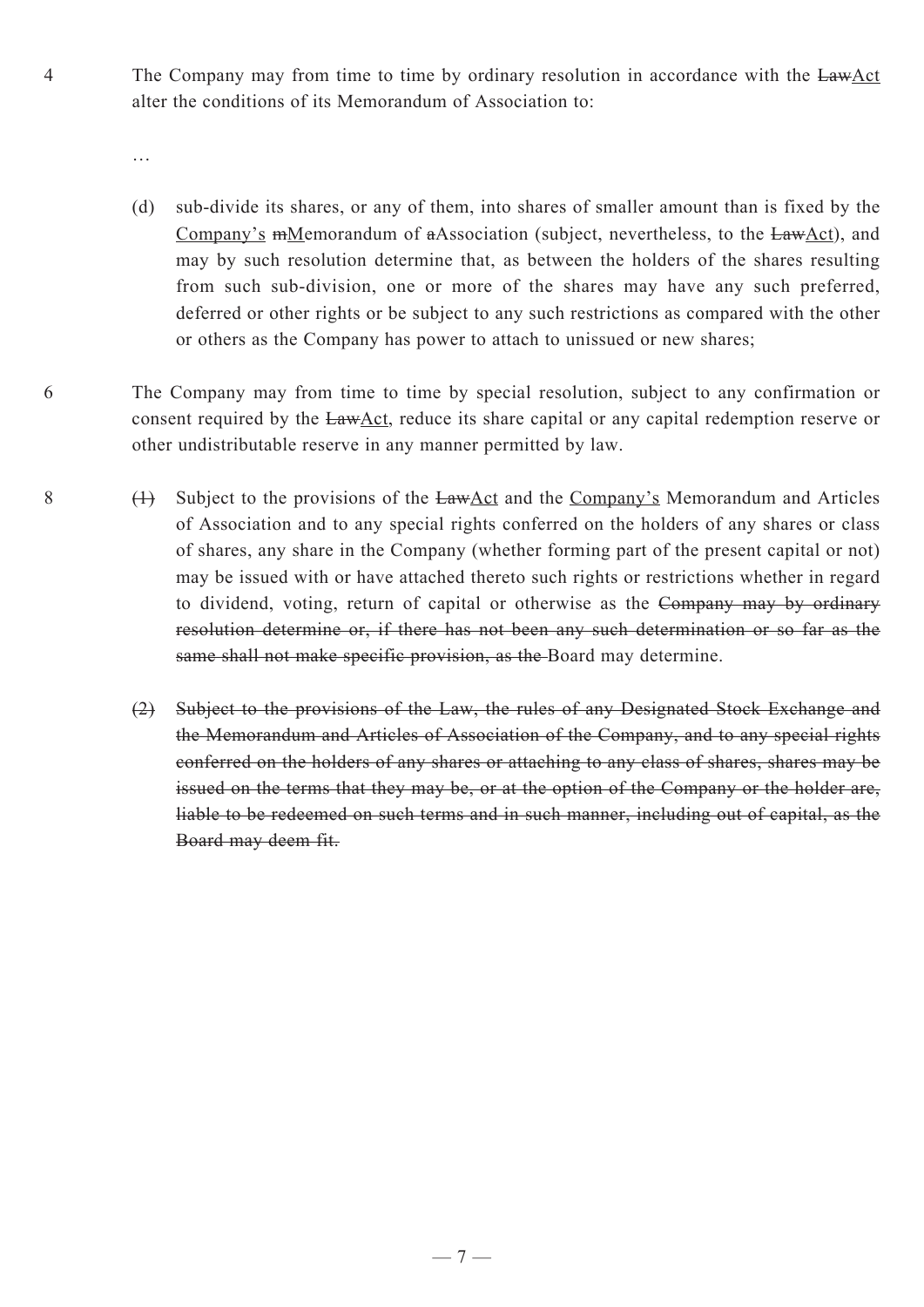- 9. Subject to the Law, any preference shares may be issued or converted into shares that, at a determinable date or at the option of the Company or the holder are liable to be redeemed on such terms and in such manner as the Company before the issue or conversion may by ordinary resolution of the Members determine. Where the Company purchases for redemption a redeemable share, purchases not made through the market or by tender shall be limited to a maximum price as may from time to time be determined by the Company in general meeting, either generally or with regard to specific purchases. If purchases are by tender, tenders shall be available to all Members alike.
- 9 Subject to the provisions of the Act, the rules of any Designated Stock Exchange and the Memorandum and Articles of Association of the Company, and to any special rights conferred on the holders of any shares or attaching to any class of shares, shares may be issued on the terms that they may be, or at the option of the Company or the holder are, liable to be redeemed on such terms and in such manner, including out of capital, as the Board may deem fit.
- 10 Subject to the LawAct and without prejudice to Article 8, all or any of the special rights for the time being attached to the shares or any class of shares may, unless otherwise provided by the terms of issue of the shares of that class, from time to time (whether or not the Company is being wound up) be varied, modified or abrogated either with the consent in writing of the holders of not less than three-fourths in nominal value of the issued shares of that class or with the sanction of a special resolution passed at a separate general meeting of the holders of the shares of that class. To every such separate general meeting all the provisions of these Articles relating to general meetings of the Company shall, mutatis mutandis, apply, but so that:
	- (a) the necessary quorum (other than at an adjourned meeting) shall be two persons (or in the case of a Member being a corporation, its duly authorized representative) holding or representing by proxy not less than one-third in nominal value of the issued shares of that class and at any adjourned meeting of such holders, two holders present in person (or (in the case of a Member being a corporation,) its duly authorized representative) or by proxy (whatever the number of shares held by them) shall be a quorum; and
	- (b) every holder of shares of the class shall be entitled  $\theta$  and  $\theta$  and  $\theta$  and  $\theta$  and  $\theta$  every such share held by him; and.
	- (c) any holder of shares of the class present in person or by proxy or authorised representative may demand a poll.

 $-8-$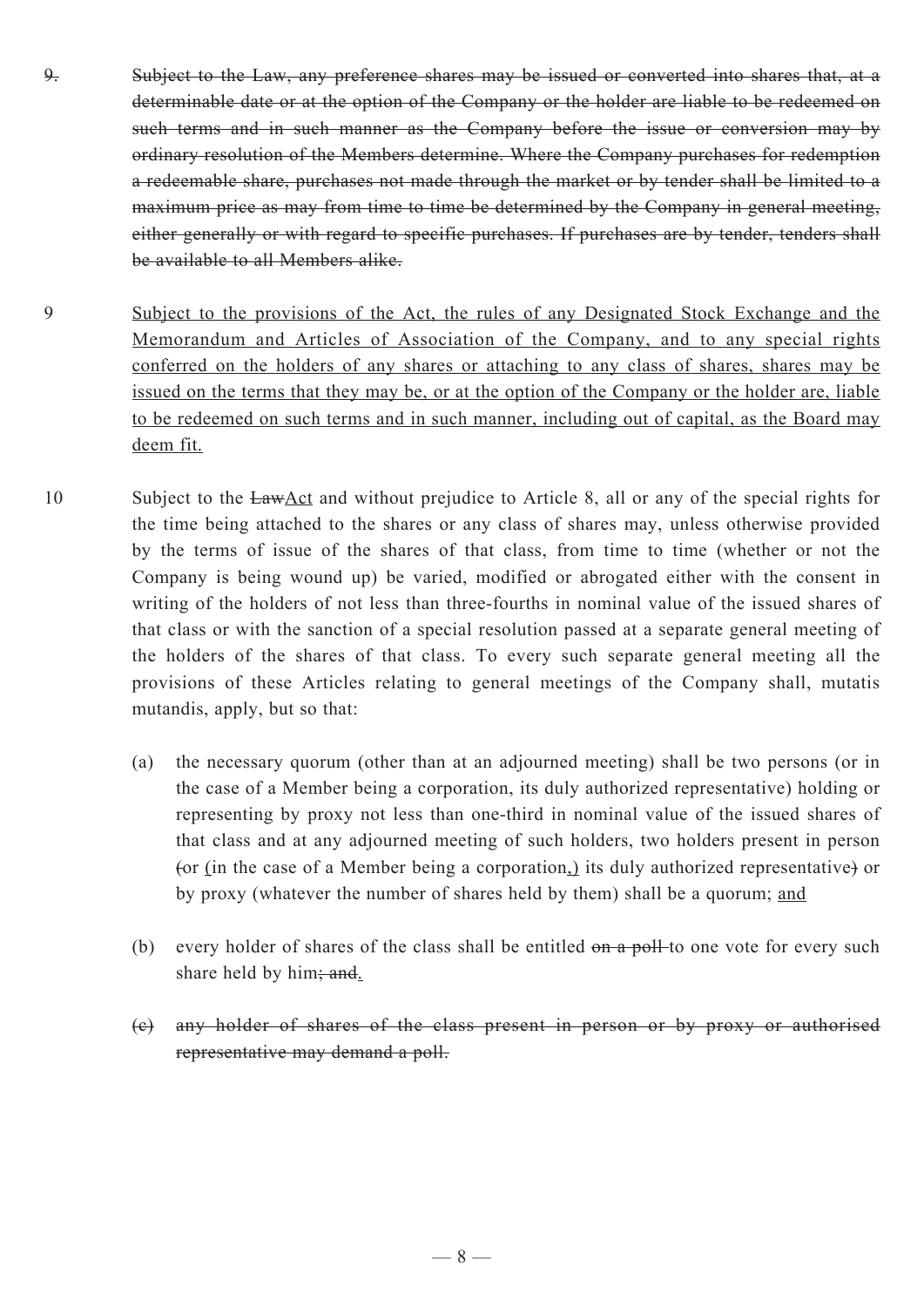- 12 (1) Subject to the  $Law \triangle ct$ , these Articles, any direction that may be given by the Company in general meeting and, where applicable, the rules of any Designated Stock Exchange and without prejudice to any special rights or restrictions for the time being attached to any shares or any class of shares, the unissued shares of the Company (whether forming part of the original or any increased capital) shall be at the disposal of the Board, which may offer, allot, grant options over or otherwise dispose of them to such persons, at such times and for such consideration and upon such terms and conditions as the Board may in its absolute discretion determine but so that no shares shall be issued at a discount to their nominal value. Neither the Company nor the Board shall be obliged, when making or granting any allotment of, offer of, option over or disposal of shares, to make, or make available, any such allotment, offer, option or shares to Members or others with registered addresses in any particular territory or territories being a territory or territories where, in the absence of a registration statement or other special formalities, this would or might, in the opinion of the Board, be unlawful or impracticable. Members affected as a result of the foregoing sentence shall not be, or be deemed to be, a separate class of members for any purpose whatsoever.
- 13 The Company may in connection with the issue of any shares exercise all powers of paying commission and brokerage conferred or permitted by the  $LawAct$ . Subject to the  $LawAct$ , the commission may be satisfied by the payment of cash or by the allotment of fully or partly paid shares or partly in one and partly in the other.
- 15 Subject to the LawAct and these Articles, the Board may at any time after the allotment of shares but before any person has been entered in the Register as the holder, recognise a renunciation thereof by the allottee in favour of some other person and may accord to any allottee of a share a right to effect such renunciation upon and subject to such terms and conditions as the Board considers fit to impose.
- 16 Every share certificate shall be issued under the Seal or a facsimile thereof or with the Seal printed thereon and shall specify the number and class and distinguishing numbers (if any) of the shares to which it relates, and the amount paid up thereon and may otherwise be in such form as the Directors may from time to time determine. The seal of the Company may only be affixed or imprinted to a share certificate with the authority of the Directors, or be executed under the signature of appropriate officials with statutory authority, unless otherwise determined by the Directors. No certificate shall be issued representing shares of more than one class. The Board may by resolution determine, either generally or in any particular case or cases, that any signatures on any such certificates (or certificates in respect of other securities) need not be autographic but may be affixed to such certificates by some mechanical means or may be printed thereon.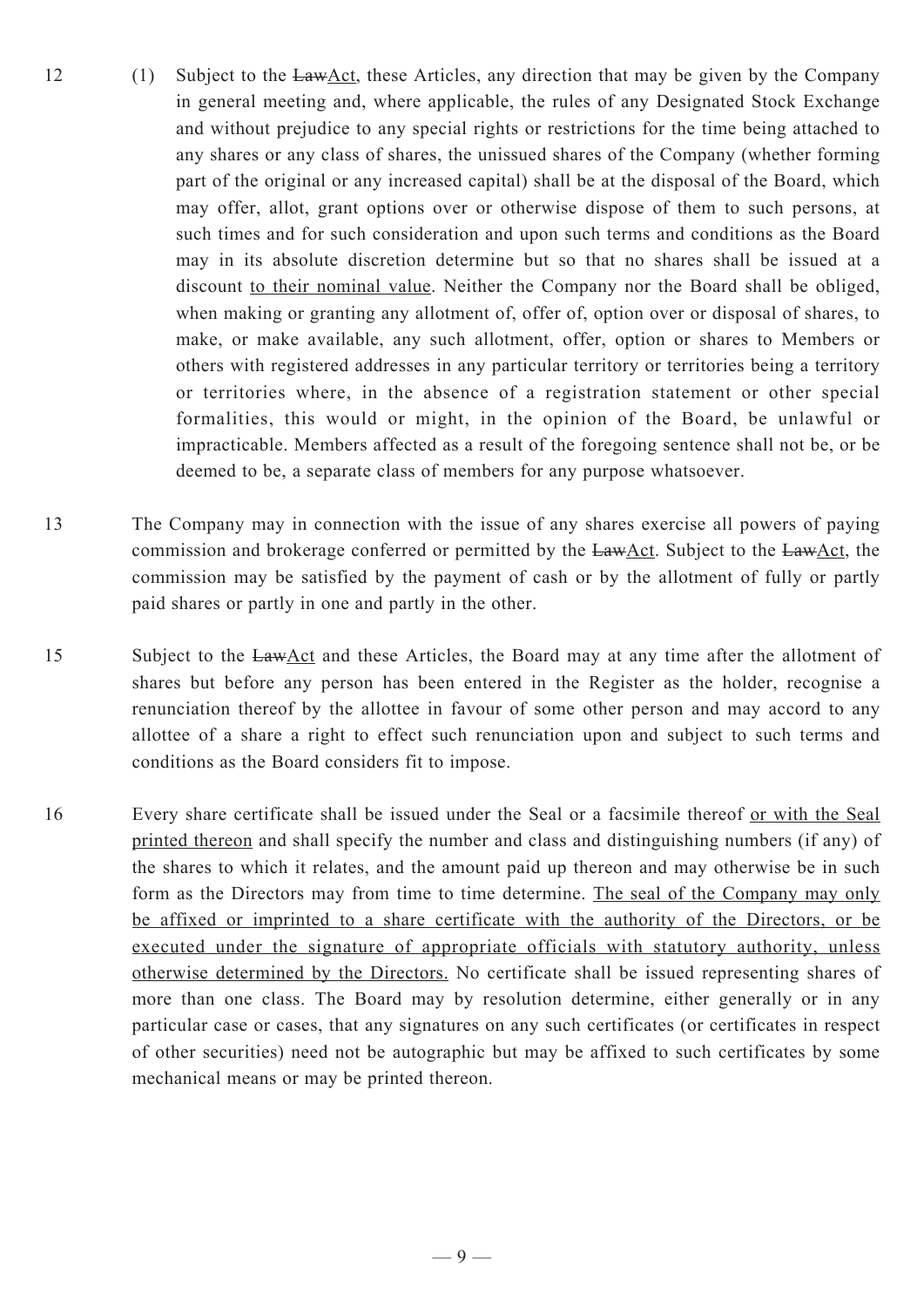- 19 Share certificates shall be issued within the relevant time limit as prescribed by the LawAct or as the Designated Stock Exchange may from time to time determine, whichever is the shorter, after allotment or, except in the case of a transfer which the Company is for the time being entitled to refuse to register and does not register, after lodgment of a transfer with the Company.
- 22 The Company shall have a first and paramount lien on every share (not being a fully paid share) for all moneys (whether presently payable or not) called or payable at a fixed time in respect of that share. The Company shall also have a first and paramount lien on every share (not being a fully paid share) registered in the name of a Member (whether or not jointly with other Members) for all amounts of money presently payable by such Member or his estate to the Company whether the same shall have been incurred before or after notice to the Company of any equitable or other interest of any person other than such member, and whether the period for the payment or discharge of the same shall have actually arrived or not, and notwithstanding that the same are joint debts or liabilities of such Member or his estate and any other person, whether a Member of the Company or not. The Company's lien on a share shall extend to all dividends or other moneys payable thereon or in respect thereof. The Board may at any time, generally or in any particular case, waive any lien that has arisen or declare any share exempt in whole or in part, from the provisions of this Article.
- 23 Subject to these Articles, the Company may sell in such manner as the Board determines any share on which the Company has a lien, but no sale shall be made unless some sum in respect of which the lien exists is presently payable, or the liability or engagement in respect of which such lien exists is liable to be presently fulfilled or discharged nor until the expiration of fourteen (14) clear days after a notice in writing, stating and demanding payment of the sum presently payable, or specifying the liability or engagement and demanding fulfilment or discharge thereof and giving notice of the intention to sell in default, has been served on the registered holder for the time being of the share or the person entitled thereto by reason of his death or bankruptcy.
- 25 Subject to these Articles and to the terms of allotment, the Board may from time to time make calls upon the Members in respect of any moneys unpaid on their shares (whether on account of the nominal value of the shares or by way of premium), and each Member shall (subject to being given at least fourteen (14) clear days' Notice specifying the time and place of payment) pay to the Company as required by such notice the amount called on his shares. A call may be extended, postponed or revoked in whole or in part as the Board determines but no mMember shall be entitled to any such extension, postponement or revocation except as a matter of grace and favour.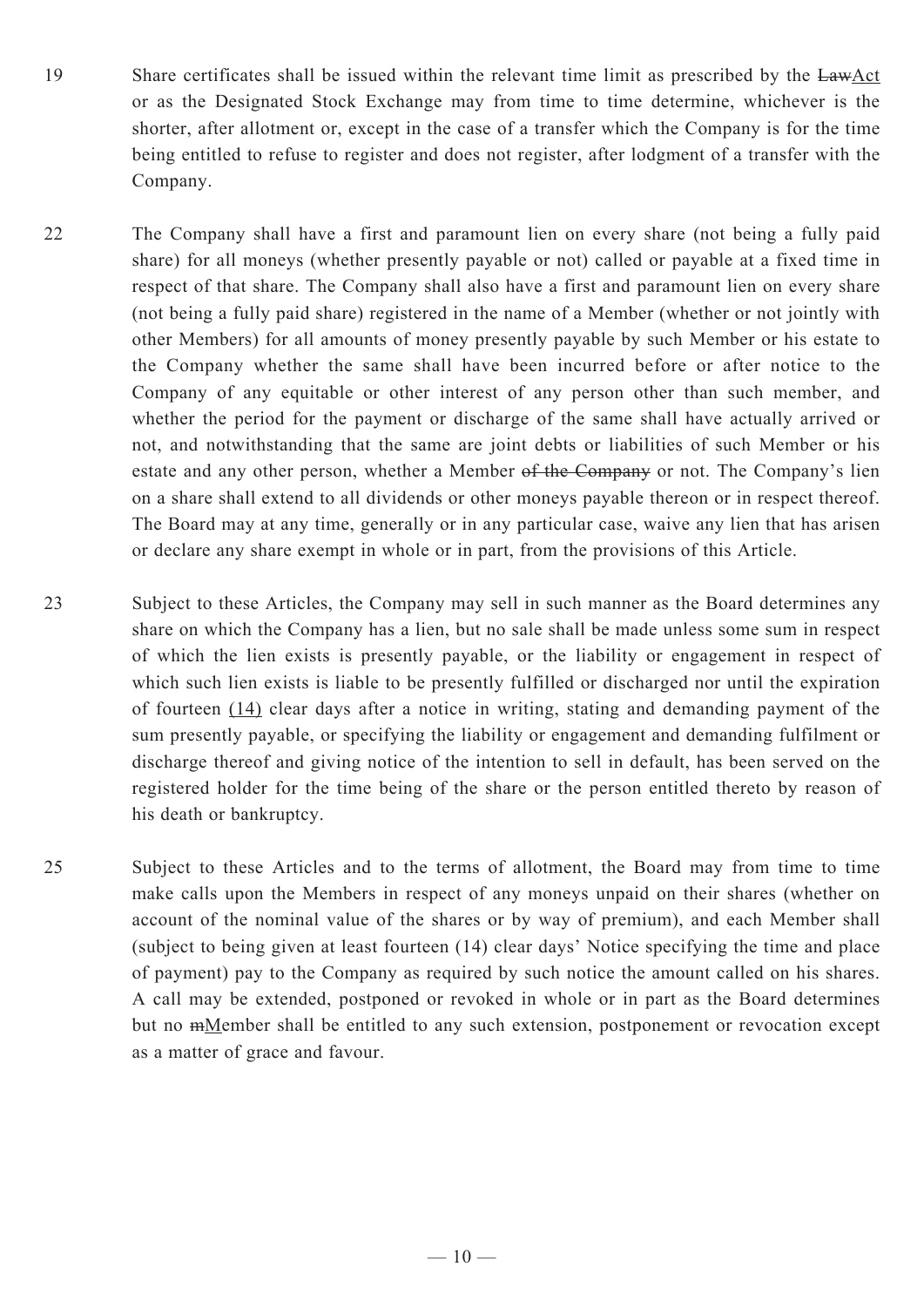- 33 The Board may, if it thinks fit, receive from any Member willing to advance the same, and either in money or money's worth, all or any part of the moneys uncalled and unpaid or instalments payable upon any shares held by him and upon all or any of the moneys so advanced (until the same would, but for such advance, become presently payable) pay interest at such rate (if any) as the Board may decide. The Board may at any time repay the amount so advanced upon giving to such Member not less than one (1) month's Notice of its intention in that behalf, unless before the expiration of such notice the amount so advanced shall have been called up on the shares in respect of which it was advanced. Such payment in advance shall not entitle the holder of such share or shares to participate in respect thereof in a dividend subsequently declared.
- 44 The Register and branch register of Members, as the case may be, shall be open to inspection for at least two (2) hours on everyduring business day hours by Members without charge or by any other person, upon a maximum payment of \$Hong Kong dollars 2.50 or such lesser sum specified by the Board, at the Office or such other place at which the Register is kept in accordance with the LawAct or, if appropriate, upon a maximum payment of \$Hong Kong dollars 1.00 or such lesser sum specified by the Board at the Registration Office. The Register including any overseas or local or other branch register of Members may, after notice has been given by advertisement in an appointed newspaper or any other newspapers in accordance with the requirements of any Designated Stock Exchange or by any electronic means in such manner as may be accepted by the Designated Stock Exchange to that effect, be closed at such times or for such periods not exceeding in the whole thirty (30) days in each year as the Board may determine and either generally or in respect of any class of shares.
- 45 Subject to the rules of any Designated Stock Exchange, nNotwithstanding any other provision of these Articles the Company or the Directors may fix any date as the record date for:
	- (a) determining the Members entitled to receive any dividend, distribution, allotment or issue and such record date may be on, or at any time not more than thirty (30) days before or after, any date on which such dividend, distribution, allotment or issue is declared, paid or made;
	- (b) determining the Members entitled to receive notice of and to vote at any general meeting of the Company.
- 46 (1) Subject to these Articles, any Member may transfer all or any of his shares by an instrument of transfer in the usual or common form or in a form prescribed by the Designated Stock Exchange or in any other form approved by the Board and may be under hand or, if the transferor or transferee is a clearing house or its nominee(s), by hand or by machine imprinted signature or by such other manner of execution as the Board may approve from time to time.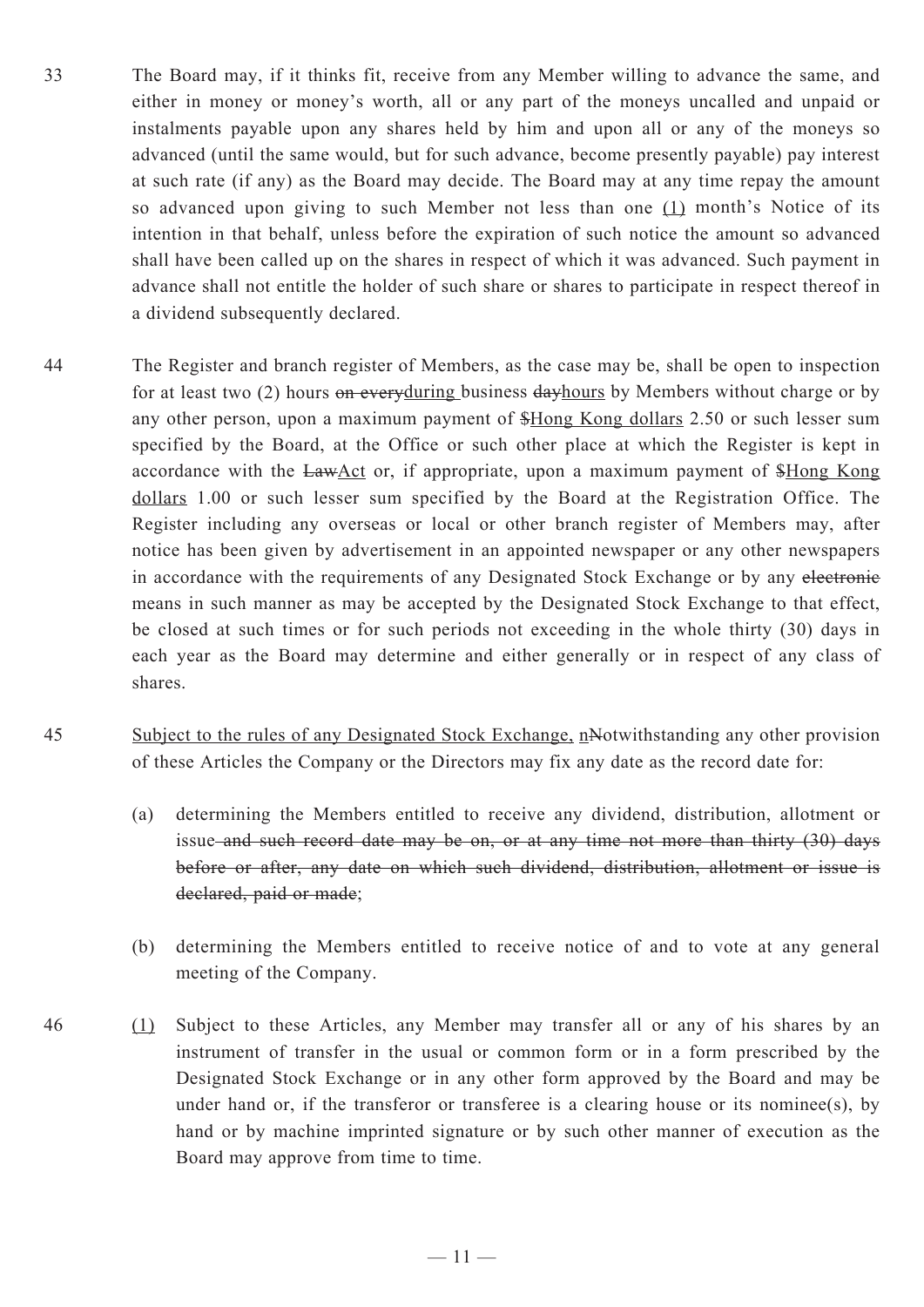- (2) Notwithstanding the provisions of subparagraph (1) above, for so long as any shares are listed on the Designated Stock Exchange, titles to such listed shares may be evidenced and transferred in accordance with the laws applicable to and the rules and regulations of the Designated Stock Exchange that are or shall be applicable to such listed shares. The register of members of the Company in respect of its listed shares (whether the Register or a branch register) may be kept by recording the particulars required by Section 40 of the Act in a form otherwise than legible if such recording otherwise complies with the laws applicable to and the rules and regulations of the Designated Stock Exchange that are or shall be applicable to such listed shares.
- 48 (4) Unless the Board otherwise agrees (which agreement may be on such terms and subject to such conditions as the Board in its absolute discretion may from time to time determine, and which agreement the Board shall, without giving any reason therefor, be entitled in its absolute discretion to give or withhold), no shares upon the Register shall be transferred to any branch register nor shall shares on any branch register be transferred to the Register or any other branch register and all transfers and other documents of title shall be lodged for registration, and registered, in the case of any shares on a branch register, at the relevant Registration Office, and, in the case of any shares on the Register, at the Office or such other place at which the Register is kept in accordance with the LawAct.
- 49 Without limiting the generality of the last preceding Article, the Board may decline to recognise any instrument of transfer unless:–

- (c) the instrument of transfer is lodged at the Office or such other place at which the Register is kept in accordance with the LawAct or the Registration Office (as the case may be) accompanied by the relevant share certificate(s) and such other evidence as the Board may reasonably require to show the right of the transferor to make the transfer (and, if the instrument of transfer is executed by some other person on his behalf, the authority of that person so to do); and
- 51 The registration of transfers of shares or of any class of shares may, after notice has been given by advertisement in an appointed newspaper or any other newspapers or by any other means in accordance with the requirements of any Designated Stock Exchange or by electronic means or other means in such manner as may be accepted by the Designated Stock Exchange to that effect be suspended at such times and for such periods (not exceeding in the whole thirty (30) days in any year) as the Board may determine.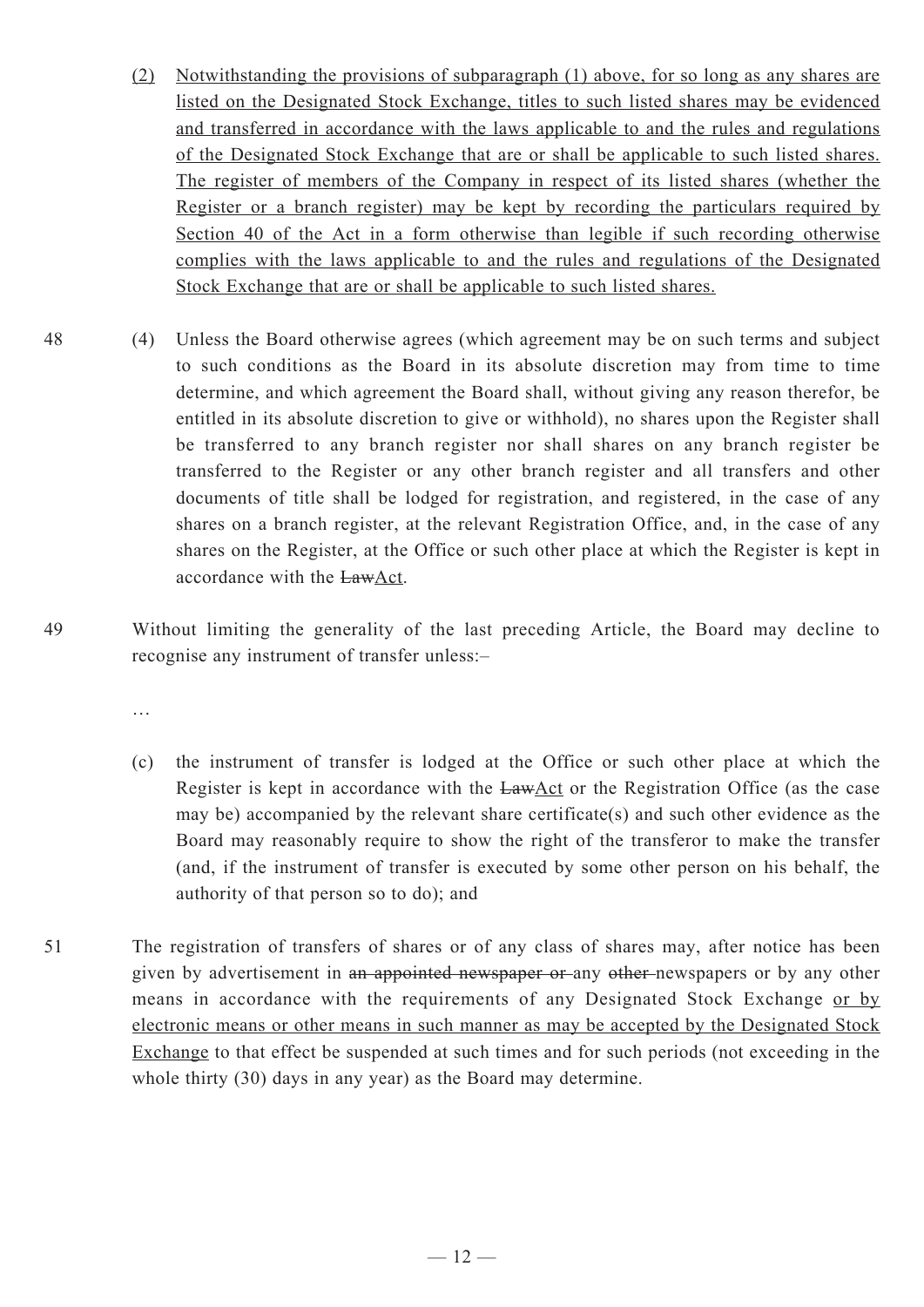- 54 A person becoming entitled to a share by reason of the death or bankruptcy or winding-up of a Member shall be entitled to the same dividends and other advantages to which he would be entitled if he were the registered holder of the share. However, the Board may, if it thinks fit, withhold the payment of any dividend payable or other advantages in respect of such share until such person shall become the registered holder of the share or shall have effectually transferred such share, but, subject to the requirements of Article 7572(2) being met, such a person may vote at meetings.
- 55 (2) The Company shall have the power to sell, in such manner as the Board thinks fit, any shares of a Member who is untraceable, but no such sale shall be made unless:
	- (a) all cheques or warrants in respect of dividends of the shares in question, being not less than three in total number, for any sum payable in cash to the holder of such shares in respect of them sent during the relevant period in the manner authorised by the Articles of the Company have remained uncashed;

For the purpose of the foregoing, the "relevant period" means the period commencing twelve (12) years before the date of publication of the advertisement referred to in paragraph (c) of this Article and ending at the expiry of the period referred to in that paragraph.

56 An annual general meeting of the Company shall be held in each financial year other than the financial year of the Company's adoption of these Articles (and such annual general meeting must be held within a period of not more than fifteen (15six (6) months after the holdingend of the last preceding annual general meeting or not more than eighteen (18) months after the date of adoption of these Articles, Company's financial year (unless a longer period would not infringe the rules of the Designated Stock Exchange, if any) at such time and place as may be determined by the Board. A meeting of Members or any class thereof may be held by means of such telephone, electronic or other communication facilities as to permit all persons participating in the meeting to communicate with each other simultaneously and instantaneously, and participation in such a meeting shall constitute presence at such meeting.

58 The Board may whenever it thinks fit call extraordinary general meetings. Any one or more Member(s) holding at the date of deposit of the requisition not less than one-tenth of the paid up capital of the Company carrying the right of voting at general meetings of the Company shall at all times have the right, by written requisition to the Board or the Secretary of the Company, to require an extraordinary general meeting to be called by the Board for the transaction of any business or resolution specified in such requisition; and such meeting shall be held within two (2) months after the deposit of such requisition. If within twenty-one (21) days of such deposit the Board fails to proceed to convene such meeting the requisitionist(s) himself (themselves) may do so in the same manner, and all reasonable expenses incurred by the requisitionist(s) as a result of the failure of the Board shall be reimbursed to the requisitionist(s) by the Company.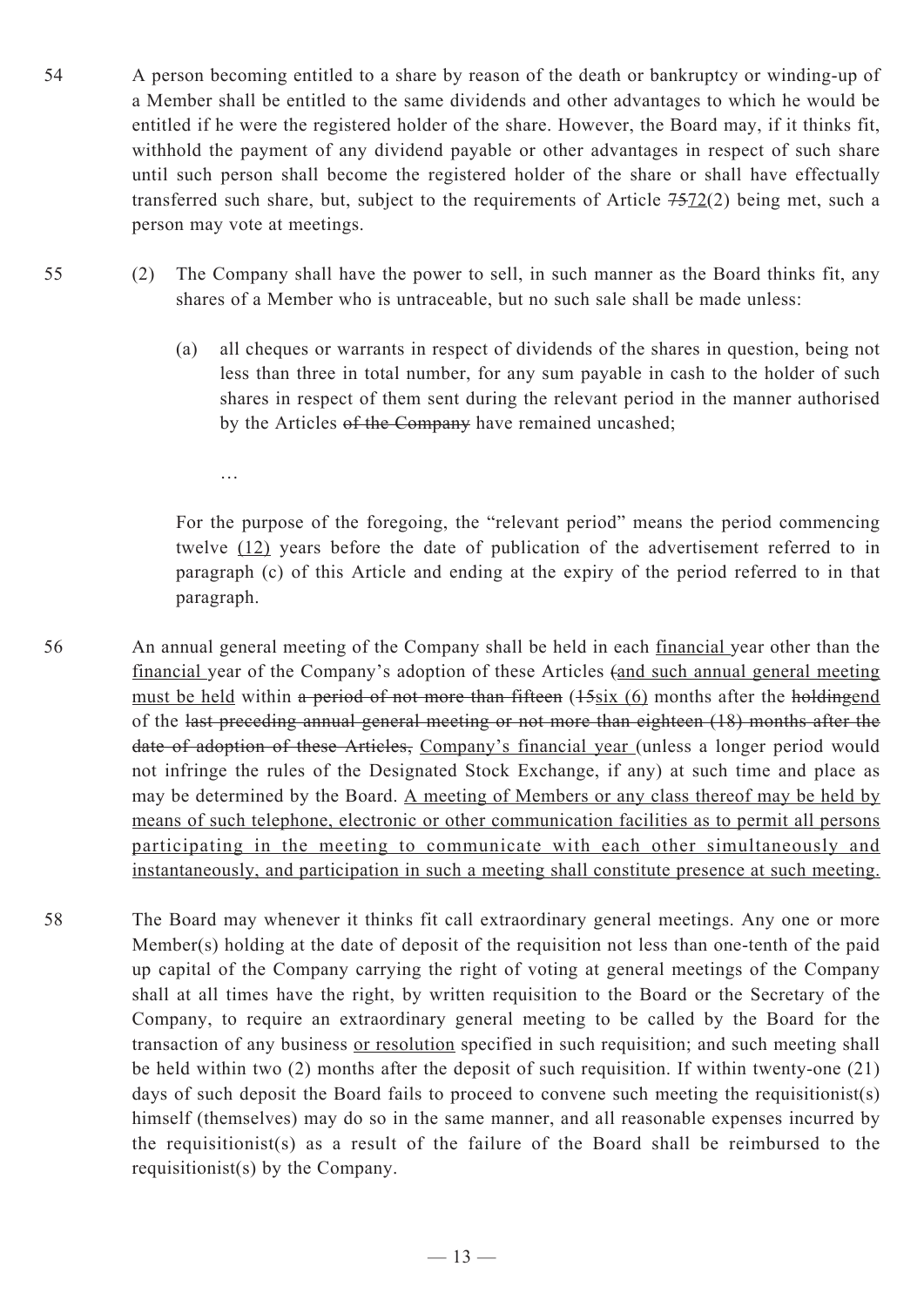- 59 (1) An annual general meeting and any extraordinary general meeting at which the passing of a special resolution is to be considered shallmust be called by Notice of not less than twenty one (21) clear days' Noticecalendar days. All other extraordinary general meetings may(including an extraordinary general meeting) must be called by Notice of not less than fourteen (14) clear days' Notice butcalendar days but if permitted by the rules of the Designated Stock Exchange, a general meeting may be called by shorter notice, subject to the LawAct, if it is so agreed:
	- (a) in the case of a meeting called as an annual general meeting, by all the Members entitled to attend and vote thereat; and
	- (b) in the case of any other meeting, by a majority in number of the Members having the right to attend and vote at the meeting, being a majority together holdingrepresenting not less than ninety-five per cent. (95%) in nominal value of the issued shares giving that righttotal voting rights at the meeting of all the Members.
	- (2) The notice shall specify the time and place of the meeting and particulars of resolutions to be considered at the meeting and, in case of special business, the general nature of the business. The notice convening an annual general meeting shall specify the meeting as such. Notice of every general meeting shall be given to all Members other than to such Members as, under the provisions of these Articles or the terms of issue of the shares they hold, are not entitled to receive such notices from the Company, to all persons entitled to a share in consequence of the death or bankruptcy or winding-up of a Member and to each of the Directors and the Auditors.
- 61 (1) All business shall be deemed special that is transacted at an extraordinary general meeting, and also all business that is transacted at an annual general meeting, with the exception of:
	- (a) the declaration and sanctioning of dividends;
	- (b) consideration and adoption of the accounts and balance sheet and the reports of the Directors and Auditors and other documents required to be annexed to the balance sheet;
	- (c) the election of Directors whether by rotation or otherwise in the place of those retiring;
	- (d) appointment of Auditors (where special notice of the intention for such appointment is not required by the LawAct) and other officers; and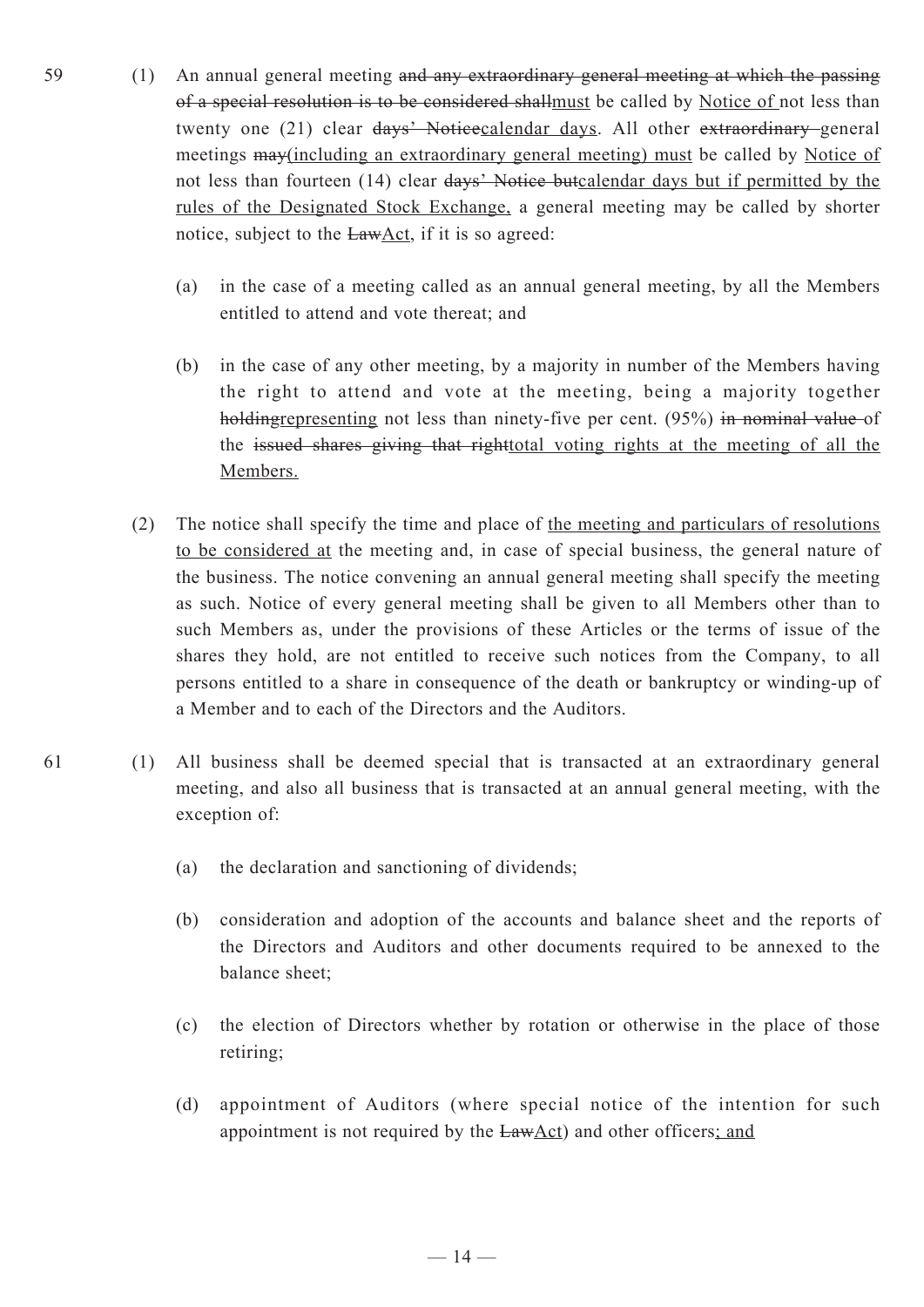- (e) the fixing of the remuneration of the Auditors, and the voting of remuneration or extra remuneration to the Directors;.
- (f) the granting of any mandate or authority to the Directors to offer, allot, grant options over or otherwise dispose of the unissued shares in the capital of the Company representing not more than 20 per cent. in nominal value of its existing issued share capital; and
- $(g)$  the granting of any mandate or authority to the Directors to repurchase securities of the Company.
- 61 (2) No business other than the appointment of a chairman of a meeting shall be transacted at any general meeting unless a quorum is present at the commencement of the business. Two (2) Members entitled to vote and present in person or by proxy or (in the case of a Member being a corporation) by its duly authorised representative or by proxy or, for quorum purposes only, two persons appointed by the clearing house as authorized representative or proxy shall form a quorum for all purposes.
- 63 The chairman of the Company <u>or if there is more than one chairman</u>, any one of them as may be agreed amongst themselves or failing such agreement, any one of them elected by all the Directors present shall preside as chairman at everya general meeting. If at any meeting theno chairman, is not present within fifteen (15) minutes after the time appointed for holding the meeting, or is not-willing to act as chairman, the deputy chairman of the Company or if there is more than one deputy chairman, any one of them as may be agreed amongst themselves or failing such agreement, any one of them elected by all the Directors present shall preside as chairman. If no chairman or deputy chairman is present or is willing to act as chairman of the meeting, the Directors present shall choose one of their number to act, or if one Director only is present he shall preside as chairman if willing to act. If no Director is present, or if each of the Directors present declines to take the chair, or if the chairman chosen shall retire from the chair, the Members present in person or (in the case of a Member being a corporation) by its duly authorizedauthorised representative or by proxy and entitled to vote shall elect one of their number to be chairman of the meeting.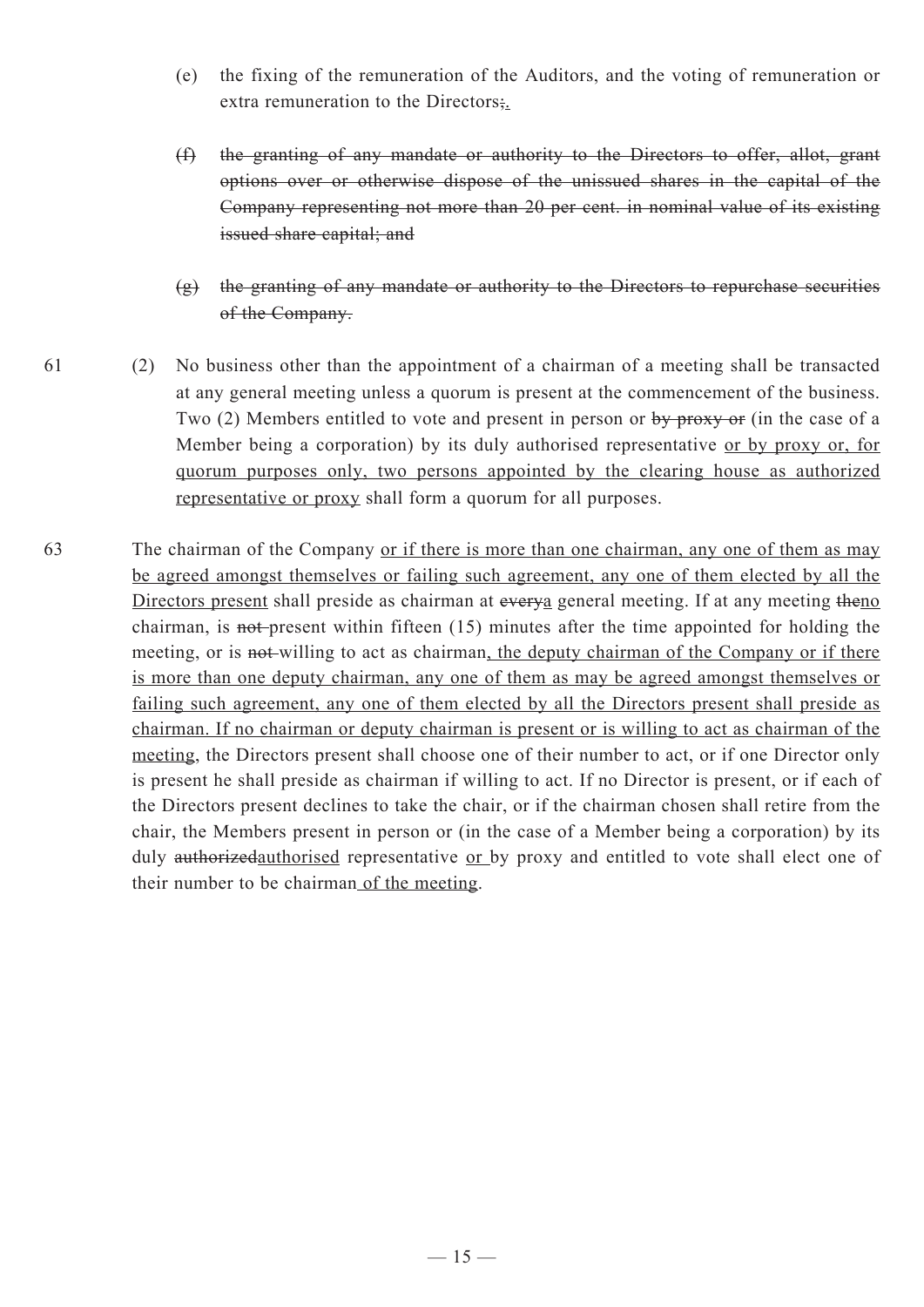- 66 (1) Subject to any special rights or restrictions as to voting for the time being attached to any shares by or in accordance with these Articles, at any general meeting on a show of hands every Member present in person (or being a corporation, is present by a duly authorised representative), or by proxy shall have one vote and on a poll every Member present in person or by proxy or, in the case of a Member being a corporation, by its duly authorised representative shall have one vote for every fully paid share of which he is the holder but so that no amount paid up or credited as paid up on a share in advance of calls or instalments is treated for the foregoing purposes as paid up on the share. Notwithstanding anything contained in these Articles, A resolution put to the vote of a meeting shall be decided by way of a poll save that the chairman of the meeting may in good faith, allow a resolution which relates purely to a procedural or administrative matter to be voted on by a show of hands in which case every Member present in person (or being a corporation, is present by a duly authorized representative), or by proxy(ies) shall have one vote provided that where more than one proxy is appointed by a Member which is a clearing house (or its nominee(s)), each such proxy shall have one vote on a show of hands. A resolution put to the vote of a meeting shall be decided on a show of hands unless voting by way of a poll is required by the rules of the Designated Stock Exchange (before or on the declaration of the result of the show of hands or on the withdrawal of any other demand for a poll) a poll is demanded:For purposes of this Article, procedural and administrative matters are those that (i) are not on the agenda of the general meeting or in any supplementary circular that may be issued by the Company to its Members; and (ii) relate to the chairman's duties to maintain the orderly conduct of the meeting and/or allow the business of the meeting to be properly and effectively dealt with, whilst allowing all Members a reasonable opportunity to express their views.
	- (2) Where a show of hands is allowed, before or on the declaration of the result of the show of hands, a poll may be demanded:
		- (a) by the chairman of such meeting; or
		- $(b)(a)$  by at least three Members present in person or in the case of a Member being a corporation by its duly authorised representative or by proxy for the time being entitled to vote at the meeting; or
		- (b) by a Member or Members present in person or in the case of a Member being a corporation by its duly authorised representative or by proxy and representing not less than one-tenth of the total voting rights of all Members having the right to vote at the meeting; or
		- (c) by a Member or Members present in person or in the case of a Member being a corporation by its duly authorised representative or by proxy and representing not less than one tenth of the total voting rights of all Members having the right to vote at the meeting; or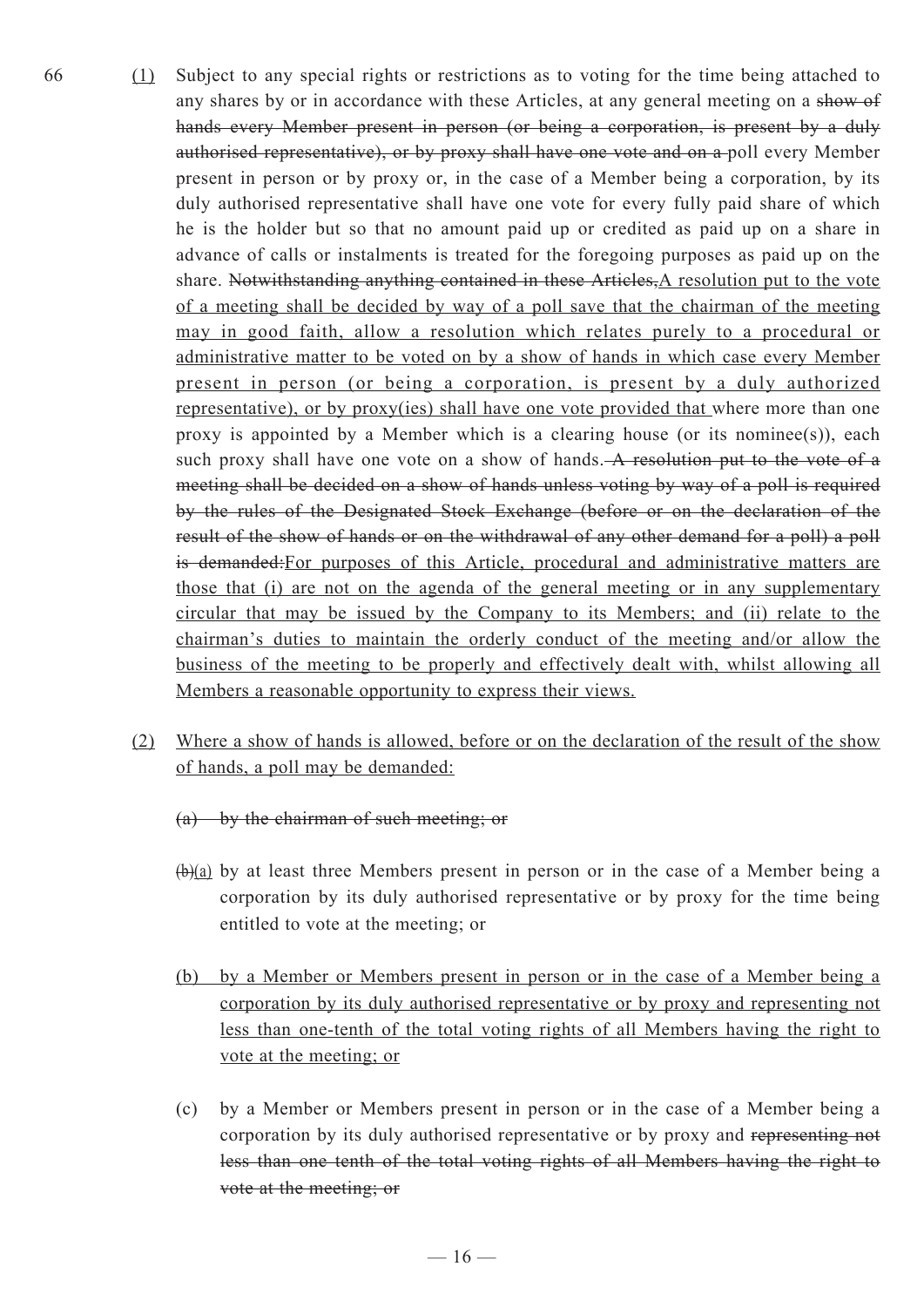- (d) by a Member or Members present in person or in the case of a Member being a corporation by its duly authorised representative or by proxy and holding shares in the Company conferring a right to vote at the meeting being shares on which an aggregate sum has been paid up equal to not less than one-tenth of the total sum paid up on all shares conferring that right; or.
- (e) if required by the rules of the Designated Stock Exchange, by any Director or Directors who, individually or collectively, hold proxies in respect of shares representing five per cent. (5%) or more of the total voting rights at such meeting.

A demand by a person as proxy for a Member or in the case of a Member being a corporation by its duly authorised representative shall be deemed to be the same as a demand by athe Member.

- 67 UnlessWhere a pollresolution is duly demanded and the demand is not withdrawnvoted on by a show of hands, a declaration by the chairman that a resolution has been carried, or carried unanimously, or by a particular majority, or not carried by a particular majority, or lost, and an entry to that effect made in the minute book of the Company, shall be conclusive evidence of the facts without proof of the number or proportion of the votes recorded for or against the resolution.
- 68 If a poll is duly demanded the The result of the poll shall be deemed to be the resolution of the meeting at which the poll was demanded. The Company shall only be required to disclose the voting figures on a poll if such disclosure is required by the rules of the Designated Stock Exchange.
- 69 A poll demanded on the election of a chairman, or on a question of adjournment, shall be taken forthwith. A poll demanded on any other question shall be taken in such manner (including the use of ballot or voting papers or tickets) and either forthwith or at such time (being not later than thirty (30) days after the date of the demand) and place as the chairman directs. It shall not be necessary (unless the chairman otherwise directs) for notice to be given of a poll not taken immediately.
- 70 The demand for a poll shall not prevent the continuance of a meeting or the transaction of any business other than the question on which the poll has been demanded, and, with the consent of the chairman, it may be withdrawn at any time before the close of the meeting or the taking of the poll, whichever is the earlier.
- 7468 On a poll votes may be given either personally or by proxy.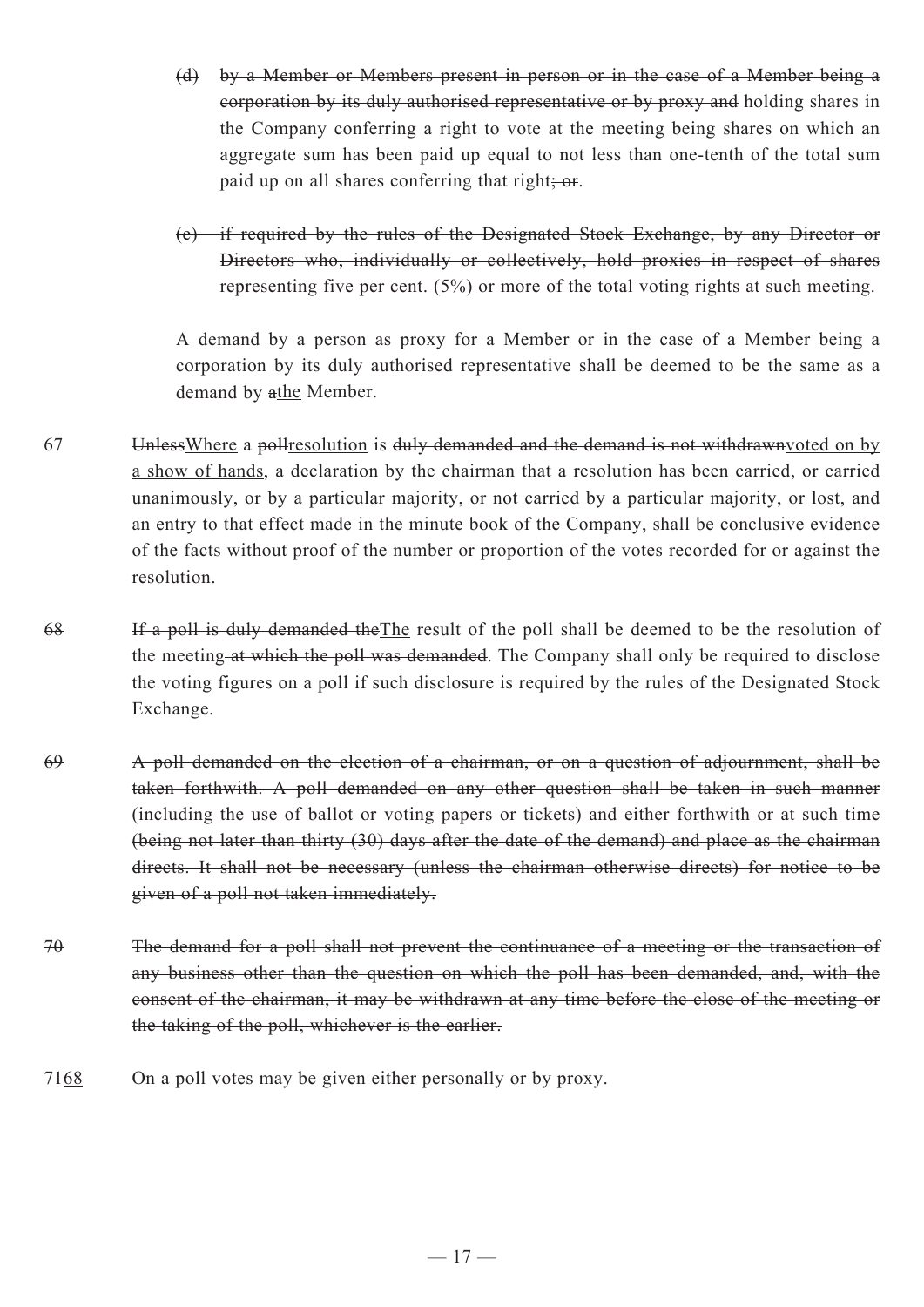- 7370 All questions submitted to a meeting shall be decided by a simple majority of votes except where a greater majority is required by these Articles or by the  $\frac{\text{LawAct}}{\text{Aut}}$ . In the case of an equality of votes<del>, whether on a show of hands or on a poll</del>, the chairman of such meeting shall be entitled to a second or casting vote in addition to any other vote he may have.
- 7471 Where there are joint holders of any share any one of such joint holders may vote, either in person or by proxy, in respect of such share as if he were solely entitled thereto, but if more than one of such joint holders be present at any meeting the vote of the senior holder who tenders a vote, whether in person or by proxy, shall be accepted to the exclusion of the votes of the other joint holders, and for this purpose seniority shall be determined by the order in which the names stand in the Register in respect of the joint holding. Several executors or administrators of a deceased Member in whose name any share stands shall for the purposes of this Article be deemed joint holders thereof.
- 7572 (1) A Member who is a patient for any purpose relating to mental health or in respect of whom an order has been made by any court having jurisdiction for the protection or management of the affairs of persons incapable of managing their own affairs may vote, whether on a show of hands or on a poll, by his receiver, committee, curator bonis or other person in the nature of a receiver, committee or curator bonis appointed by such court, and such receiver, committee, curator bonis or other person may vote on a poll by proxy, and may otherwise act and be treated as if he were the registered holder of such shares for the purposes of general meetings, provided that such evidence as the Board may require of the authority of the person claiming to vote shall have been deposited at the Office, head office or Registration Office, as appropriate, not less than forty-eight  $(48)$  hours before the time appointed for holding the meeting, or adjourned meeting-or poll, as the case may be.
- 7673 (1) No Member shall, unless the Board otherwise determines, be entitled to attend and vote and to be reckoned in a quorum at any general meeting unless he is duly registered and all calls or other sums presently payable by him in respect of shares in the Company have been paid.
	- (2) All Members have the right to (a) speak at a general meeting; and (b) vote at a general meeting except where a Member is required, by the rules of the Designated Stock Exchange, to abstain from voting to approve matter under consideration.
	- (3) Where the Company has knowledge that any Member is, under the rules of the Designated Stock Exchange, required to abstain from voting on any particular resolution of the Company or restricted to voting only for or only against any particular resolution of the Company, any votes cast by or on behalf of such Member in contravention of such requirement or restriction shall not be counted.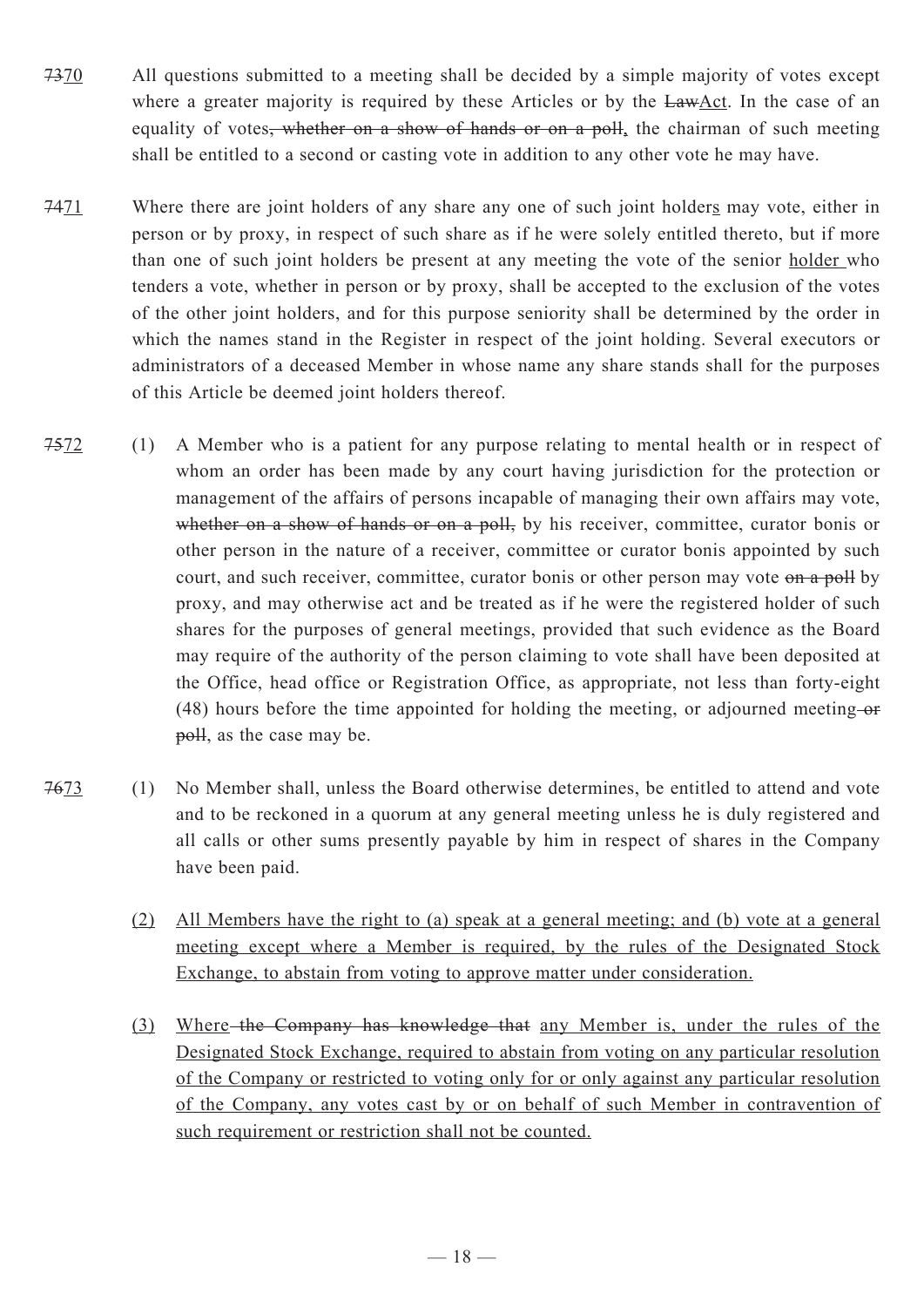- 8077 The instrument appointing a proxy and (if required by the Board) the power of attorney or other authority (if any) under which it is signed, or a certified copy of such power or authority, shall be delivered to such place or one of such places (if any) as may be specified for that purpose in or by way of note to or in any document accompanying the notice convening the meeting (or, if no place is so specified at the Registration Office or the Office, as may be appropriate) not less than forty-eight (48) hours before the time appointed for holding the meeting or adjourned meeting at which the person named in the instrument proposes to vote or, in the case of a poll taken subsequently to the date of a meeting or adjourned meeting, not less than twenty four (24) hours before the time appointed for the taking of the poll and in default the instrument of proxy shall not be treated as valid. No instrument appointing a proxy shall be valid after the expiration of twelve (12) months from the date named in it as the date of its execution, except at an adjourned meeting or on a poll demanded at a meeting or an adjourned meeting in cases where the meeting was originally held within twelve (12) months from such date. Delivery of an instrument appointing a proxy shall not preclude a Member from attending and voting in person at the meeting convened and in such event, the instrument appointing a proxy shall be deemed to be revoked.
- 8478 Instruments of proxy shall be in any common form or in such other form as the Board may approve (provided that this shall not preclude the use of the two way form) and the Board may, if it thinks fit, send out with the notice of any meeting forms of instrument of proxy for use at the meeting. The instrument of proxy shall be deemed to confer authority to demand or join in demanding a poll and to vote on any amendment of a resolution put to the meeting for which it is given as the proxy thinks fit. The instrument of proxy shall, unless the contrary is stated therein, be valid as well for any adjournment of the meeting as for the meeting to which it relates.
- 8279 A vote given in accordance with the terms of an instrument of proxy shall be valid notwithstanding the previous death or insanity of the principal, or revocation of the instrument of proxy or of the authority under which it was executed, provided that no intimation in writing of such death, insanity or revocation shall have been received by the Company at the Office or the Registration Office (or such other place as may be specified for the delivery of instruments of proxy in the notice convening the meeting or other document sent therewith) two (2) hours at least before the commencement of the meeting or adjourned meeting, or the taking of the poll, at which the instrument of proxy is used.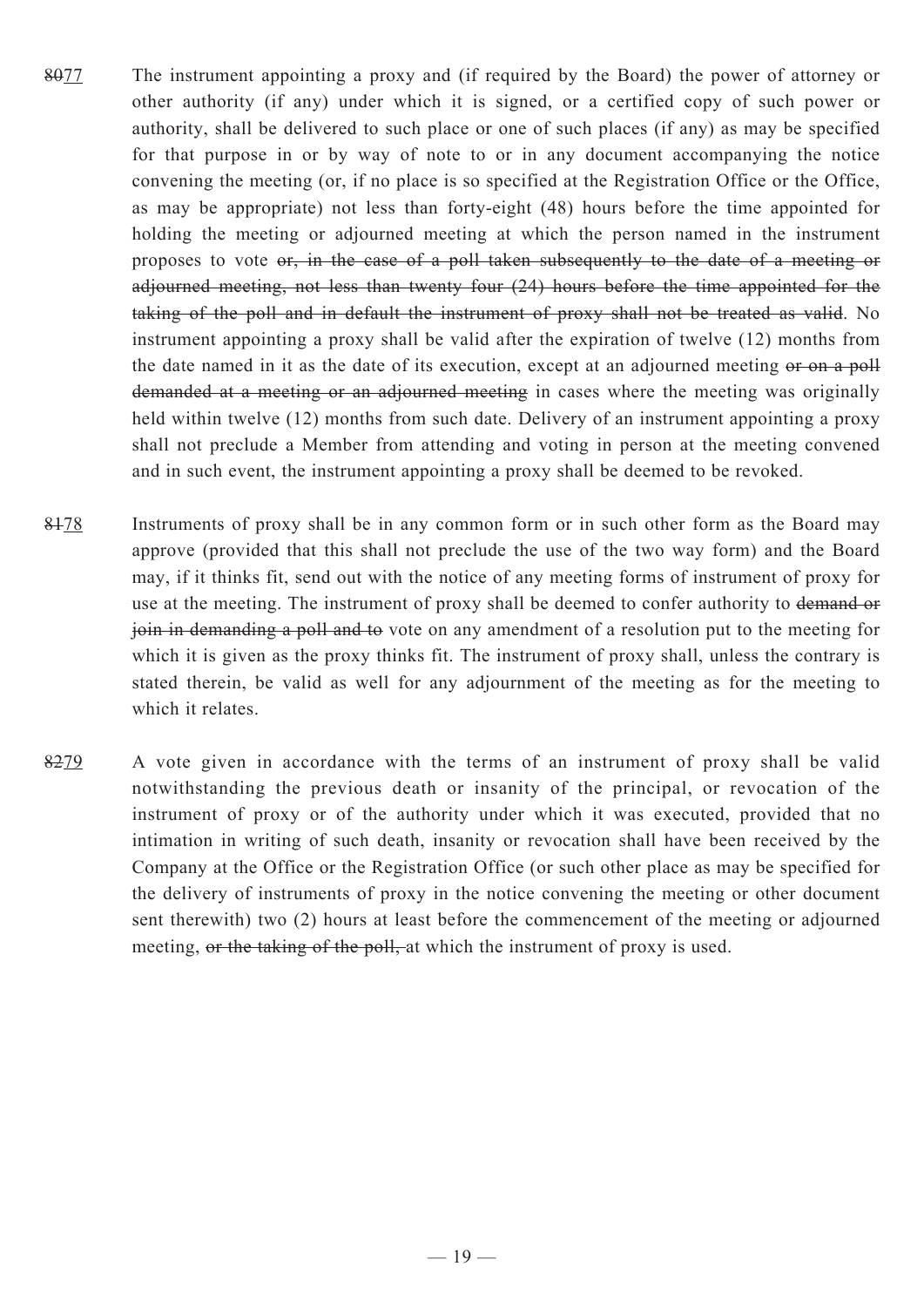- $8481$  (2) If a clearing house (or its nominee(s)), being a corporation, is a Member, it may authorise such persons as it thinks fit to act as its representatives at any meeting of the Company or at any meeting of any class of Members provided that, if more than one person is so authorizedauthorised, the authorisation shall specify the number and class of shares in respect of which each such representative is so authorised. Each person so authorised under the provisions of this Article shall be deemed to have been duly authorised without further evidence of the facts and be entitled to exercise the same rights and powers on behalf of the clearing house (or its nominee(s)) as if such person was the registered holder of the shares of the Company held by the clearing house (or its nominee(s)) including, the right to speak and vote, and where a show of hands is allowed, the right to vote individually on a show of hands.
- 8683 (1) Unless otherwise determined by the Company in general meeting, the number of Directors shall not be less than two (2). There shall be no maximum number of Directors unless otherwise determined from time to time by the Members in general meeting. The Directors shall be elected or appointed in the first place by the subscribers to the Memorandum of Association or by a majority of them and thereafter in accordance with Article 84 called for such purpose and who shall hold office for such term as the Members may determine or, in the absence of such determination, in accordance with Article 84 or until their successors are elected or appointed or their office is otherwise vacated 87 and shall hold office until their successors are elected or appointed.
	- (2) Subject to the Articles and the  $\frac{\text{LawAct}}{\text{Act}}$ , the Company may by ordinary resolution elect any person to be a Director either to fill a casual vacancy on the Board, or as an addition to the existing Board.
	- (3) The Directors shall have the power from time to time and at any time to appoint any person as a Director either to fill a casual vacancy on the Board or, as an addition to the existing Board but so that the number of Directors so appointed shall not exceed any maximum number determined from time to time by the Members in general meeting. Any Director so appointed by the Board shall hold office only until the next following annual general meeting of the Company and shall then be eligible for re-election.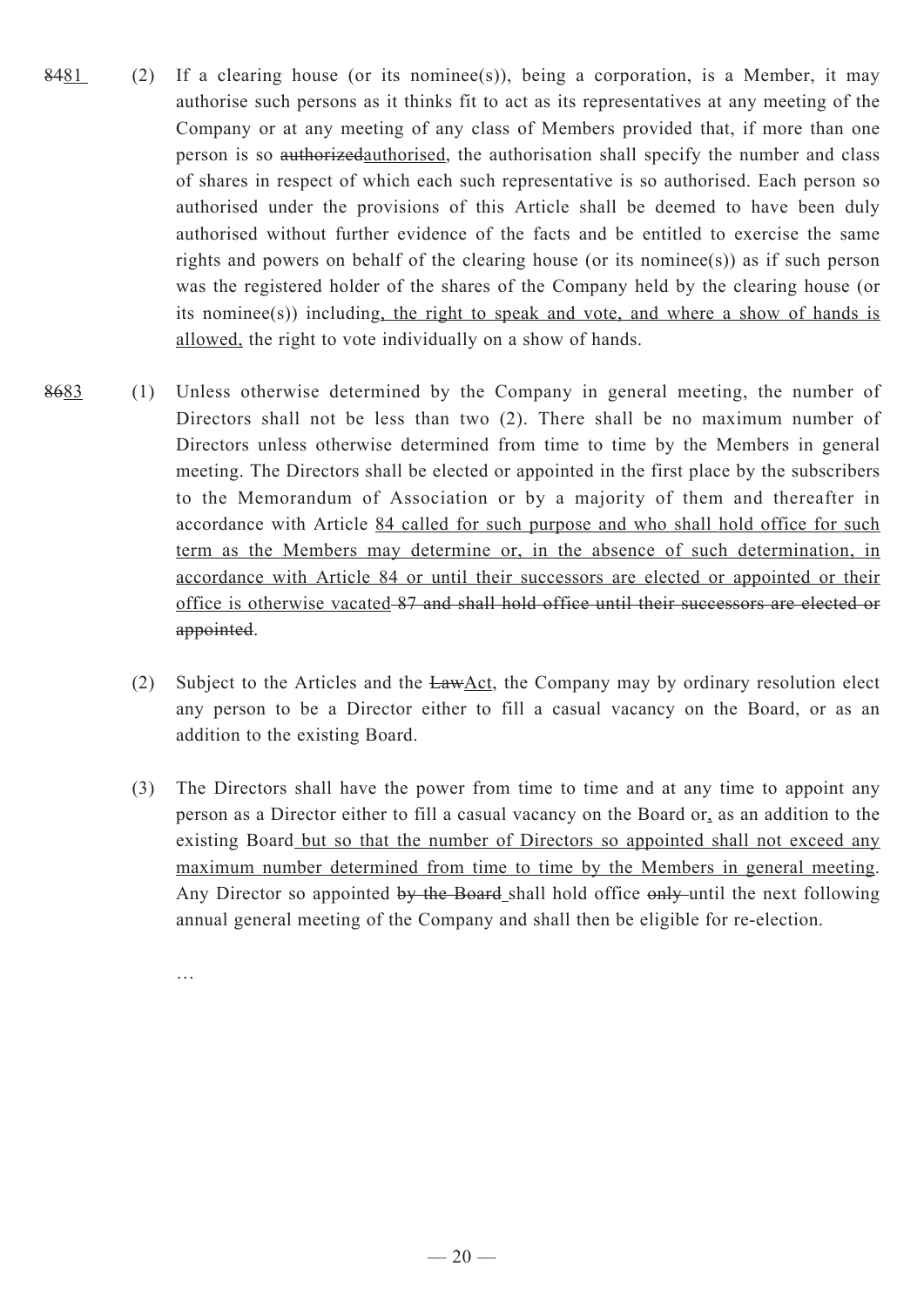- (5) The Members may, at any general meeting convened and held in accordance with these Articles, by specialordinary resolution remove a Director at any time before the expiration of his period of office notwithstanding anything to the contrary in these Articles or in any agreement between the Company and such Director (but without prejudice to any claim for damages under any such agreement).
- (6) A vacancy on the Board created by the removal of a Director under the provisions of subparagraph (5) above may be filled by the election or appointment by ordinary resolution of the Members at the meeting at which such Director is removed.
- 8784 (1) Notwithstanding any other provisions in the Articles, at each annual general meeting one-third of the Directors for the time being (or, if their number is not a multiple of three (3), the number nearest to but not less than one-third) shall retire from office by rotation provided that every Director shall be subject to retirement at an annual general meeting at least once every three years.
	- (2) A retiring Director shall be eligible for re-election and shall continue to act as a Director throughout the meeting at which he retires. The Directors to retire by rotation shall include (so far as necessary to ascertain the number of directors to retire by rotation) any Director who wishes to retire and not to offer himself for re-election. Any further Directors so to retire shall be those of the other Directors subject to retirement by rotation who have been longest in office since their last re-election or appointment and so that as between persons who became or were last re-elected Directors on the same day those to retire shall (unless they otherwise agree among themselves) be determined by lot. Any Director appointed pursuant to Article 8683(2) orshall, but any Director appointed pursuant to Article 8683(3) shall not, be taken into account in determining which particular Directors or the number of Directors who are to retire by rotation.
- 8885 No person other than a Director retiring at the meeting shall, unless recommended by the Directors for election, be eligible for election as a Director at any general meeting unless a Notice signed by a Member (other than the person to be proposed) duly qualified to attend and vote at the meeting for which such notice is given of his intention to propose such person for election and also a Notice signed by the person to be proposed of his willingness to be elected shall have been lodged at the head office or at the Registration Office provided that the minimum length of the period, during which such Notice(s) are given, shall be at least seven (7) days and that (if the Notices are submitted after the dispatchdespatch of the notice of the general meeting appointed for such election) the period for lodgment of such Notice(s) shall commence on the day after the dispatchdespatch of the notice of the general meeting appointed for such election and end no later than seven (7) days prior to the date of such general meeting.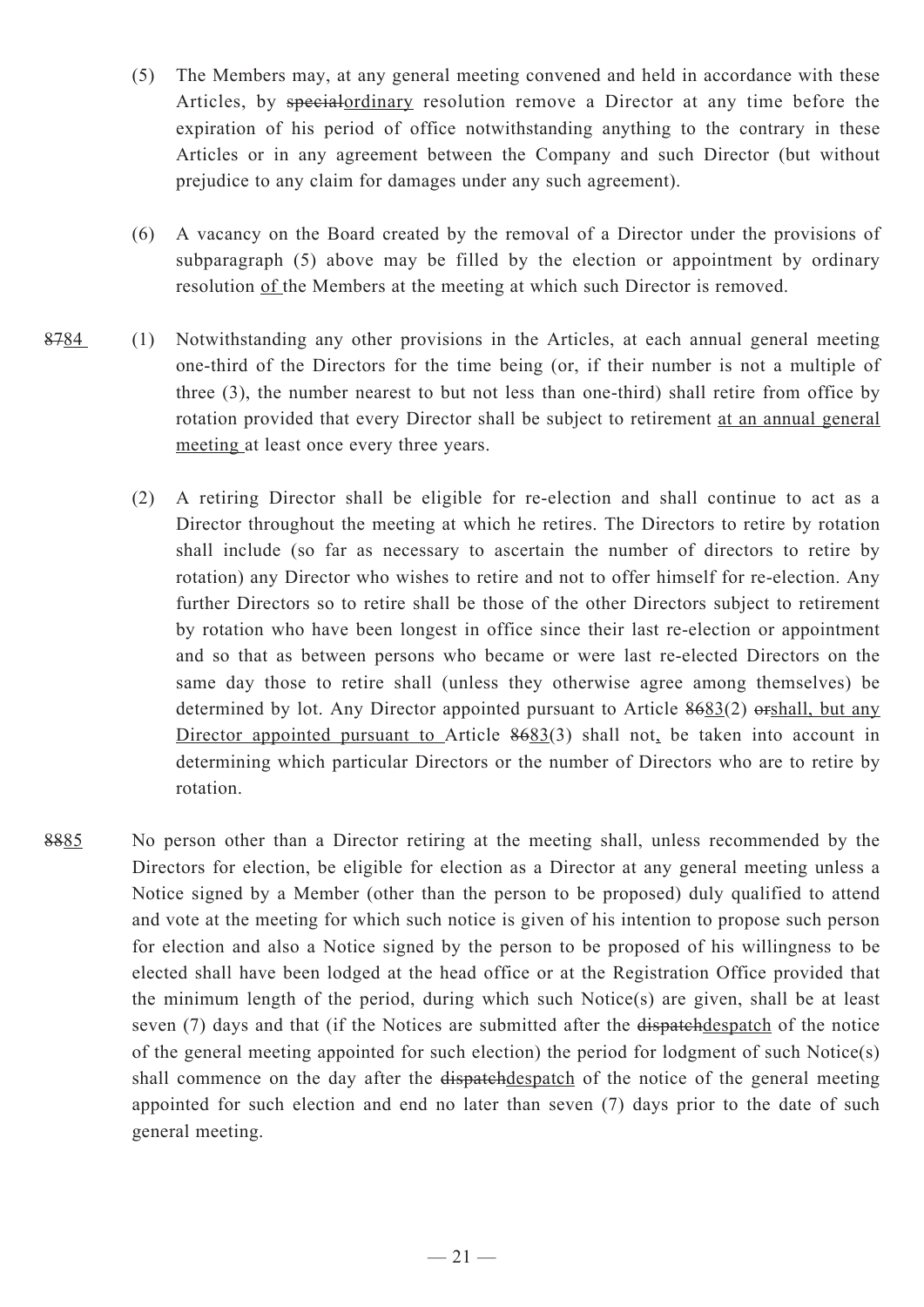- 8986 (3) without special leave of absence from the Board, is absent from meetings of the Board for six consecutive months, and his alternate Director, if any, shall not during such period have attended in his stead and the Board resolves that his office be vacated; or
- 9188 Notwithstanding Articles 96, 97, 9893, 94, 95 and 9996, an executive director appointed to an office under Article 9087 hereof shall receive such remuneration (whether by way of salary, commission, participation in profits or otherwise or by all or any of those modes) and such other benefits (including pension and/or gratuity and/or other benefits on retirement) and allowances as the Board may from time to time determine, and either in addition to or in lieu of his remuneration as a Director.
- 9390 An alternate Director shall only be a Director for the purposes of the LawAct and shall only be subject to the provisions of the LawAct insofar as they relate to the duties and obligations of a Director when performing the functions of the Director for whom he is appointed in the alternative and shall alone be responsible to the Company for his acts and defaults and shall not be deemed to be the agent of or for the Director appointing him. An alternate Director shall be entitled to contract and be interested in and benefit from contracts or arrangements or transactions and to be repaid expenses and to be indemnified by the Company to the same extent mutatis mutandis as if he were a Director but he shall not be entitled to receive from the Company any fee in his capacity as an alternate Director except only such part, if any, of the remuneration otherwise payable to his appointor as such appointor may by Notice to the Company from time to time direct.
- 10198 Subject to the LawAct and to these Articles, no Director or proposed or intending Director shall be disqualified by his office from contracting with the Company, either with regard to his tenure of any office or place of profit or as vendor, purchaser or in any other manner whateverwhatsoever, nor shall any such contract or any other contract or arrangement in which any Director is in any way interested be liable to be avoided, nor shall any Director so contracting or being so interested be liable to account to the Company or the Members for any remuneration, profit or other benefits realised by any such contract or arrangement by reason of such Director holding that office or of the fiduciary relationship thereby established provided that such Director shall disclose the nature of his interest in any contract or arrangement in which he is interested in accordance with Article  $10299$  herein.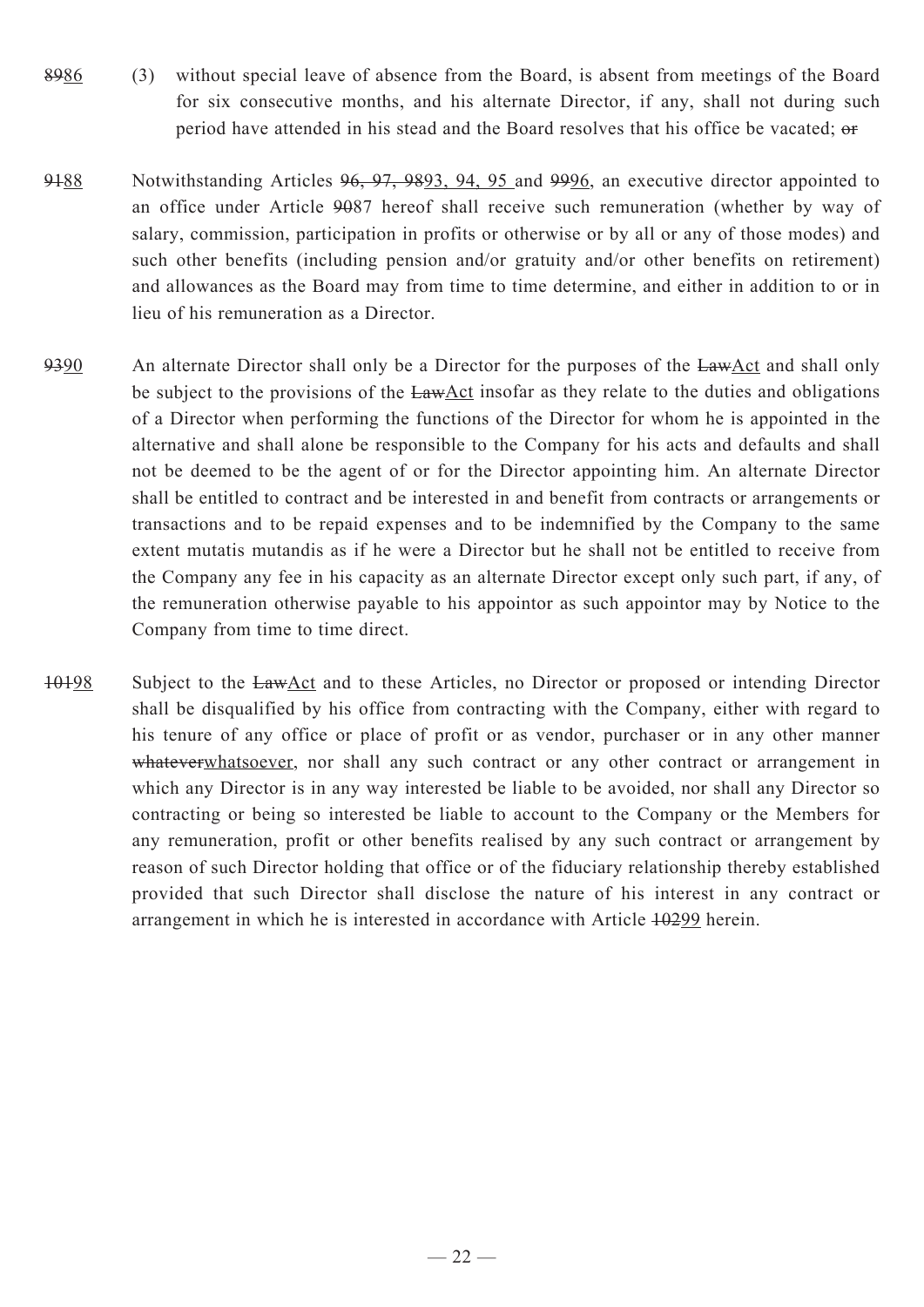- 103100 (1) A Director shall not vote (nor be counted in the quorum) on any resolution of the Board approving any contract or arrangement or any other proposal in which he or any of his close associates is materially interested, but this prohibition shall not apply to any of the following matters namely:
	- (i) any contract or arrangement for the giving of any security or indemnity either:–
		- (a) to suchthe Director or his close associate(s) any security or indemnity in respect of money lent by him or any of his associates or obligations incurred or undertaken by him or any of his associatesthem at the request of or for the benefit of the Company or any of its subsidiaries; or
		- (b)(ii) any contract or arrangement for the giving of any security or indemnity to a third party in respect of a debt or obligation of the Company or any of its subsidiaries for which the Director or his close associate(s) has himself/ themselves assumed responsibility in whole or in part and whether alone or jointly under a guarantee or indemnity or by the giving of security;
	- (ii)(iii) any contract or arrangement-proposal concerning an offer of shares or debentures or other securities of or by the Company or any other company which the Company may promote or be interested in for subscription or purchase, where the Director or his close associate(s) is/are or is/are to be interested as a participant in the underwriting or sub-underwriting of the offer;
	- (iii) any proposal or arrangement concerning the benefit of employees of the Company or its subsidiaries including:
		- (a) the adoption, modification or operation of any employees' share scheme or any share incentive or share option scheme under which the Director or his close associate(s) may benefit; or
		- (b) the adoption, modification or operation of a pension fund or retirement, death or disability benefits scheme which relates to the Director, his close associate(s) and employee(s) of the Company or any of its subsidiaries and does not provide in respect of any Director, or his close associate(s), as such any privilege or advantage not generally accorded to the class of persons to which such scheme or fund relates;
	- (iv) any contract or arrangement in which the Director or his close associate(s) is/are interested in the same manner as other holders of shares or debentures or other securities of the Company by virtue only of his/their interest in shares or debentures or other securities of the Company;.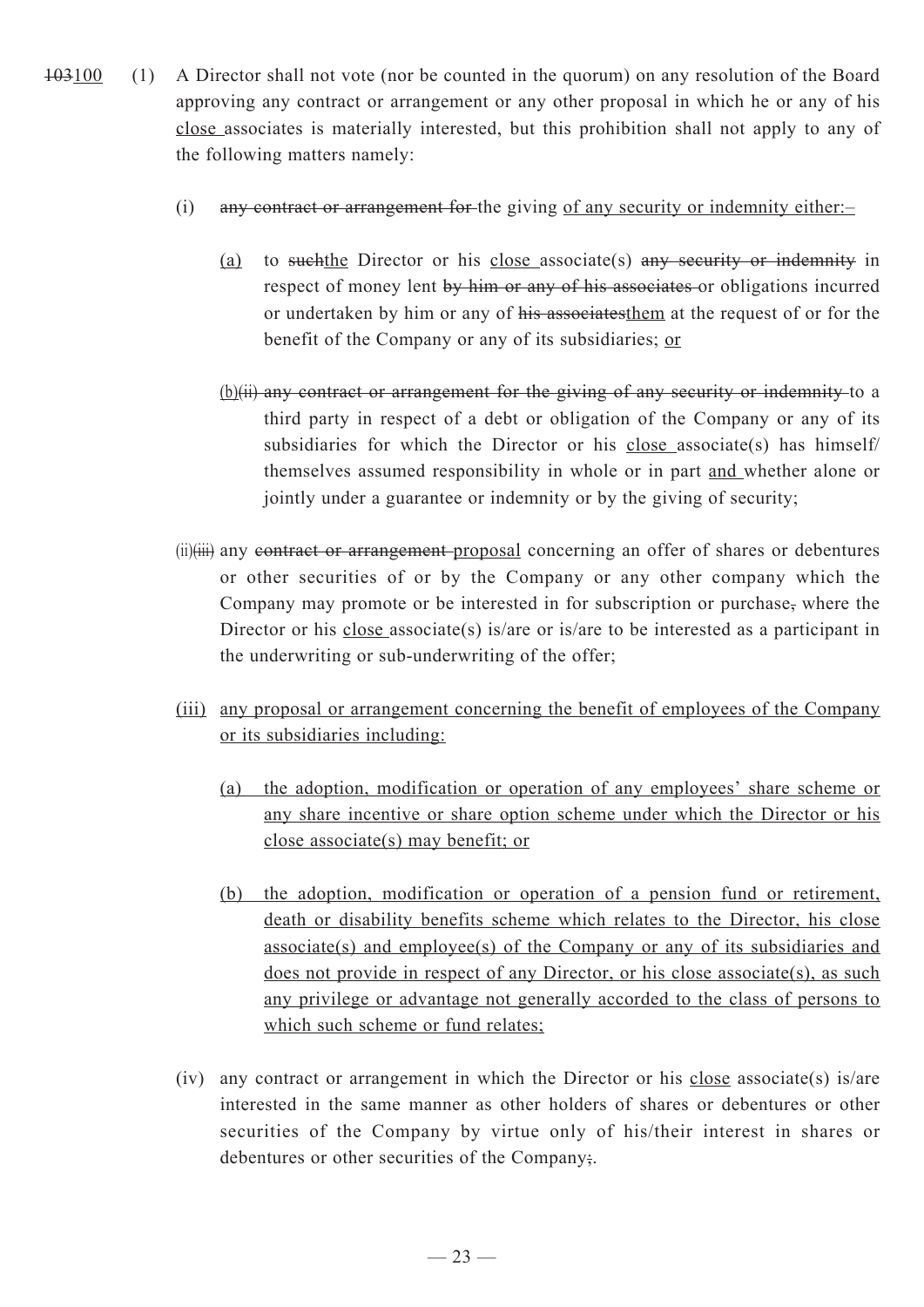- (v) any contract or arrangement concerning any other company in which the Director or his associate(s) is/are interested only, whether directly or indirectly, as an officer or executive or a shareholder or in which the Director and any of his associates are not in aggregate beneficially interested in five (5) per cent or more of the issued shares or of the voting rights of any class of shares of such company (or of any third company through which his interest or that of any of his associate is derived); or
- (vi) any proposal or arrangement concerning the adoption, modification or operation of a share option scheme, a pension fund or retirement, death or disability benefits scheme or other arrangement which relates both to directors, his associates and employees of the Company or of any of its subsidiaries and does not provide in respect of any Director, or his associate(s), as such any privilege or advantage not accorded generally to the class of persons to which such scheme or fund relates.
- $(2)$  A company shall be deemed to be a company in which a Director and/or his associate(s) owns five (5) per cent. or more if and so long as (but only if and so long as) he and/or his associates, (either directly or indirectly) are the holders of or beneficially interested in five (5) per cent. or more of any class of the equity share capital of such company or of the voting rights available to members of such company (or of any third company through which his interest or that of any of his associates is derived). For the purpose of this paragraph there shall be disregarded any shares held by a Director or his associate(s) as bare or custodian trustee and in which he or any of them has no beneficial interest, any shares comprised in a trust in which the interest of the Director or his associate(s) is/are in reversion or remainder if and so long as some other person is entitled to receive the income thereof, and any shares comprised in an authorised unit trust scheme in which the Director or his associate(s) is/are interested only as a unit holder.
- (3) Where a company in which a Director and/or his associate(s) holds five (5) per cent. or more is materially interested in a transaction, then that Director and/or his associate(s) shall also be deemed materially interested in such transaction.
- $(4)(2)$  If any question shall arise at any meeting of the Board as to the materiality of the interest of a Director (other than the chairman of the meeting) or as to the entitlement of any Director (other than such chairman) to vote and such question is not resolved by his voluntarily agreeing to abstain from voting, such question shall be referred to the chairman of the meeting and his ruling in relation to such other Director shall be final and conclusive except in a case where the nature or extent of the interest of the Director concerned as known to such Director has not been fairly disclosed to the Board. If any question as aforesaid shall arise in respect of the chairman of the meeting such question shall be decided by a resolution of the Board (for which purpose such chairman shall not vote thereon) and such resolution shall be final and conclusive except in a case where the nature or extent of the interest of such chairman as known to such chairman has not been fairly disclosed to the Board.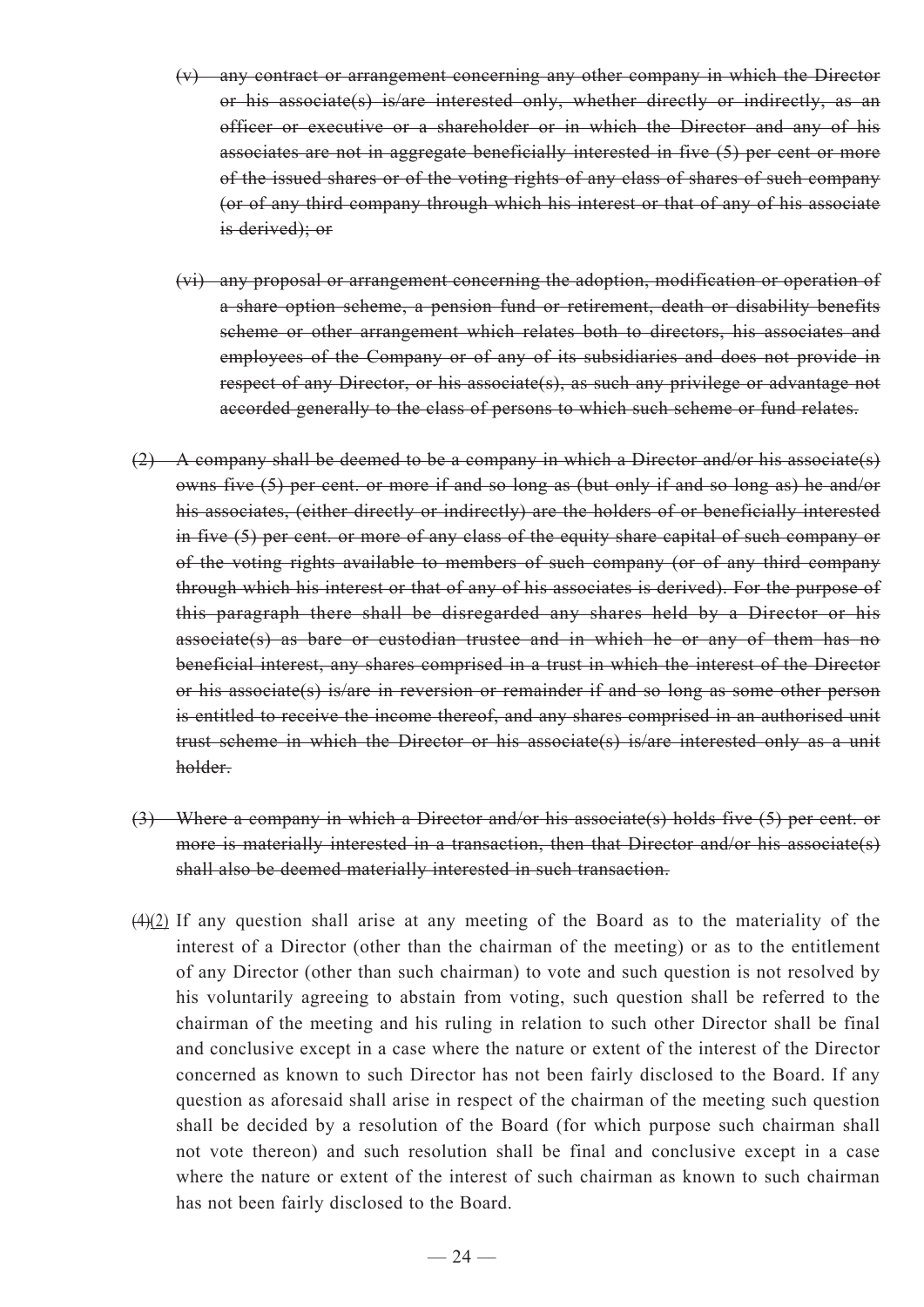- 104101 (3) Without prejudice to the general powers conferred by these Articles it is hereby expressly declared that the Board shall have the following powers:
	- (a) Tto give to any person the right or option of requiring at a future date that an allotment shall be made to him of any share at par or at such premium as may be agreed.;
	- (b) Tto give to any Directors, officers or servants of the Company an interest in any particular business or transaction or participation in the profits thereof or in the general profits of the Company either in addition to or in substitution for a salary or other remuneration.; and
	- (c) Tto resolve that the Company be deregistered in the Cayman Islands and continued in a named jurisdiction outside the Cayman Islands subject to the provisions of the LawAct.
	- (4) Except asThe Company shall not make any loan, directly or indirectly, to a Director or his close associate(s) if and to the extent it would, be prohibited by the Companies Ordinance (Chapter 622 of the laws of Hong Kong) as if the Company were a company incorporated in Hong Kong, be permitted by Section 157H of the Companies Ordinance (Chapter 32 of the Laws of Hong Kong) as in force at the date of adoption of these Articles, and except as permitted under the Law, the Company shall not directly or indirectly:.
		- (i) make a loan to a Director or a director of any holding company of the Company or to any of their respective associates (as defined by the rules, where applicable, of the Designated Stock Exchange);
		- (ii) enter into any guarantee or provide any security in connection with a loan made by any person to a Director or such a director; or
		- (iii) if any one or more of the Directors hold (jointly or severally or directly or indirectly) a controlling interest in another company, make a loan to that other company or enter into any guarantee or provide any security in connection with a loan made by any person to that other company.

Article  $\frac{104101}{4}$  shall only have effect for so long as the shares of the Company are listed on The Stock Exchange of Hong Kong Limited.

110107 The Board may exercise all the powers of the Company to raise or borrow money and to mortgage or charge all or any part of the undertaking, property and assets (present and future) and uncalled capital of the Company and, subject to the LawAct, to issue debentures, bonds and other securities, whether outright or as collateral security for any debt, liability or obligation of the Company or of any third party.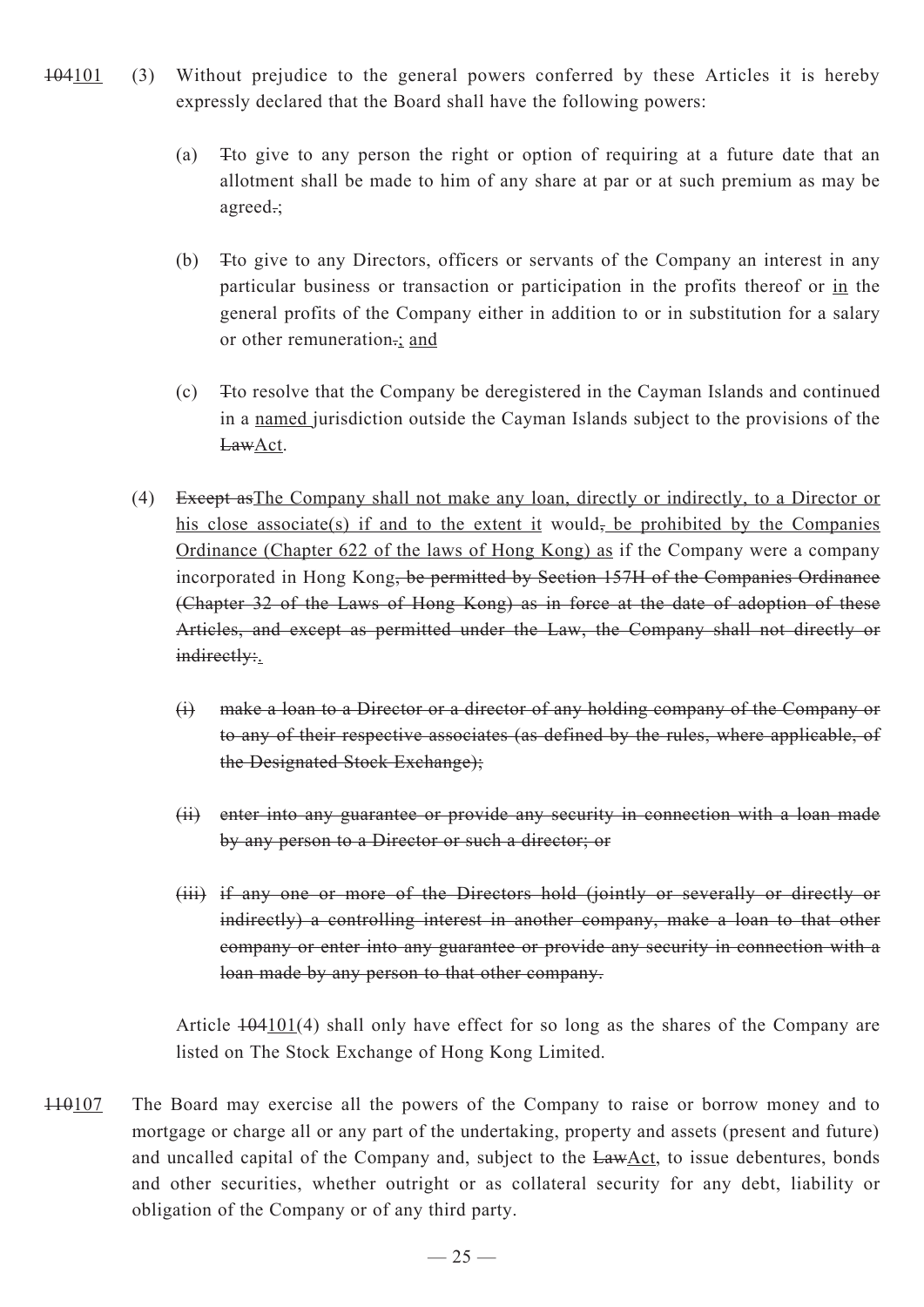- 113110 (2) The Board shall cause a proper register to be kept, in accordance with the provisions of the LawAct, of all charges specifically affecting the property of the Company and of any series of debentures issued by the Company and shall duly comply with the requirements of the LawAct in regard to the registration of charges and debentures therein specified and otherwise.
- 115112 A meeting of the Board may be convened by the Secretary on request of a Director or by any Director. The Secretary shall convene a meeting of the Board whenever he shall be required so to do by any Director. Notice of which notice may bea meeting of the Board shall be deemed to be duly given to a Director if it is given to such Director in writing or verbally (including in person or by telephone) or via electronic mail or by telephone or in such other manner as the Board may from time to time determine-whenever he shall be required so to do by the president or chairman, as the case may be, or any Director.
- 116113 (2) Directors may participate in any meeting of the Board by means of a conference telephone, electronic or other communications equipment through which all persons participating in the meeting can communicate with each other simultaneously and instantaneously and, for the purpose of counting a quorum, such participation shall constitute presence at a meeting as if those participating were present in person.
- 118115 The Board may elect aone or more chairman and one or more deputy chairman of its meetings and determine the period for which they are respectively to hold such office. If no chairman or deputy chairman is elected, or if at any meeting neither theno chairman nor anyor deputy chairman is present within five (5) minutes after the time appointed for holding the same, the Directors present may choose one of their number to be chairman of the meeting.
- 122119 A resolution in writing signed by all the Directors except such as are temporarily unable to act through ill-health or disability, and all the alternate Directors, if appropriate, whose appointors are temporarily unable to act as aforesaid shall (provided that such number is sufficient to constitute a quorum and further provided that a copy of such resolution has been given or the contents thereof communicated to all the Directors for the time being entitled to receive notices of Board meetings in the same manner as notices of meetings are required to be given by these Articles) be as valid and effectual as if a resolution had been passed at a meeting of the Board duly convened and held. Such resolution may be contained in one document or in several documents in like form each signed by one or more of the Directors or alternate Directors and for this purpose a facsimile signature of a Director or an alternate Director shall be treated as valid. Notwithstanding the foregoing, a resolution in writing shall not be passed in lieu of a meeting of the Board for the purposes of considering any matter or business in which a substantial shareholder of the Company or a Director has a conflict of interest and the Board has determined that such conflict of interest to be material.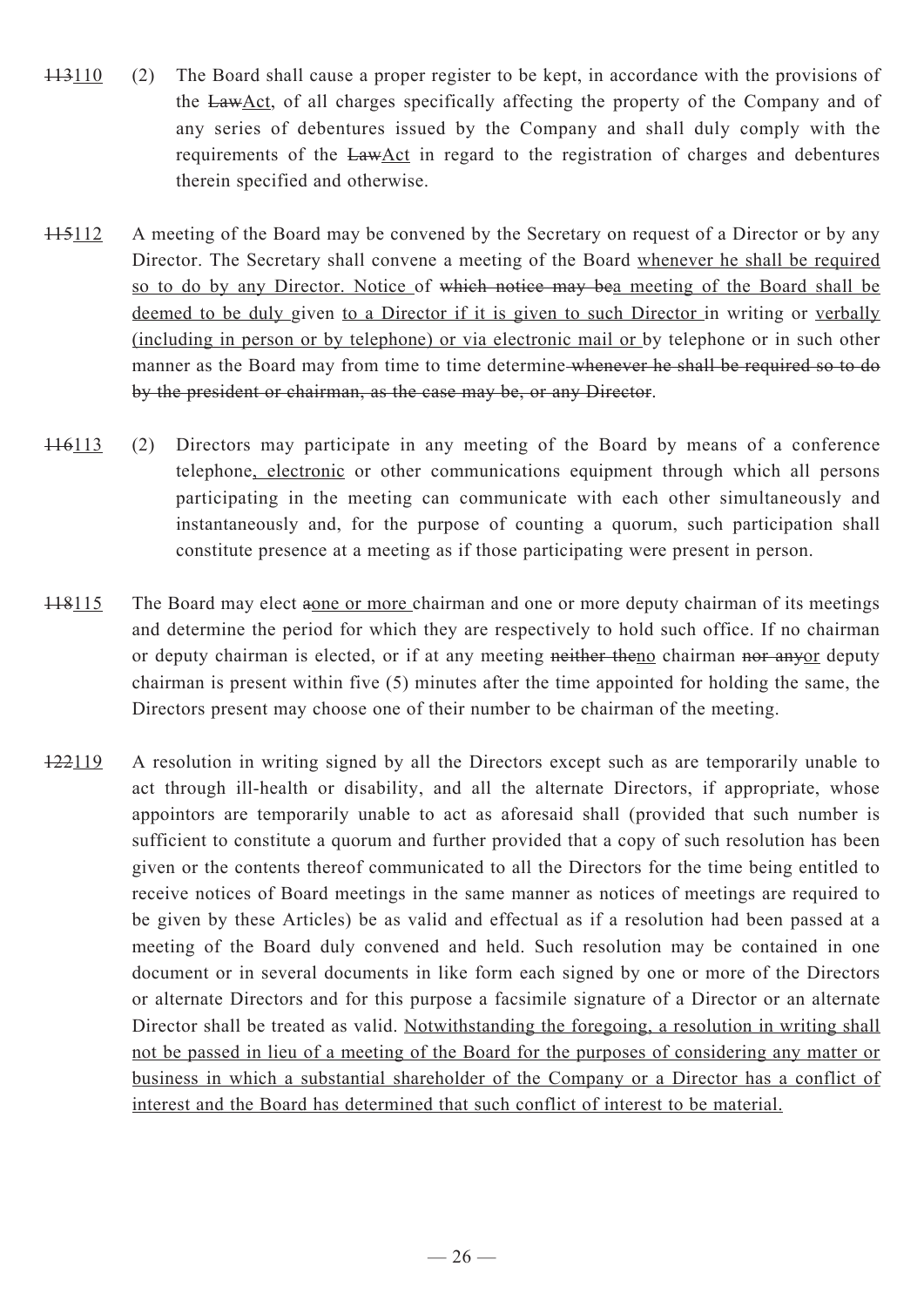- 127124 (1) The officers of the Company shall consist of aat least one chairman, the Directors and Secretary and such additional officers (who may or may not be Directors) as the Board may from time to time determine, all of whom shall be deemed to be officers for the purposes of the LawAct and these Articles.
	- (2) The Directors shall, as soon as may be after each appointment or election of Directors, elect amongst the Directors a chairman and if more than one (1) Director is proposed for this office, the election to such office shall take placeDirectors may elect more than one chairman in such manner as the Directors may determine.
- 128125 (2) The Secretary shall attend all meetings of the Members and shall keep correct minutes of such meetings and enter the same in the proper books provided for the purpose. He shall perform such other duties as are prescribed by the  $LawAct$  or these Articles or as may be prescribed by the Board.
- $130127$  A provision of the LawAct or of these Articles requiring or authorising a thing to be done by or to a Director and the Secretary shall not be satisfied by its being done by or to the same person acting both as Director and as or in place of the Secretary.
- $131128(1)$  The Company shall cause to be kept in one or more books at its Office a Register of Directors and Officers in which there shall be entered the full names and addresses of the Directors and Officers and such other particulars as required by the LawAct or as the Directors may determine. The Company shall send to the Registrar of Companies in the Cayman Islands a copy of such register, and shall from time to time notify to the said Registrar of any change that takes place in relation to such Directors and Officers as required by the LawAct.
- $136133$  Subject to the LawAct, the Company in general meeting may from time to time declare dividends in any currency to be paid to the Members but no dividend shall be declared in excess of the amount recommended by the Board.
- 137134 Dividends may be declared and paid out of the profits of the Company, realised or unrealised, or from any reserve set aside from profits which the Directors determine is no longer needed. With the sanction of an ordinary resolution dividends may also be declared and paid out of share premium account or any other fund or account which can be authorised for this purpose in accordance with the LawAct.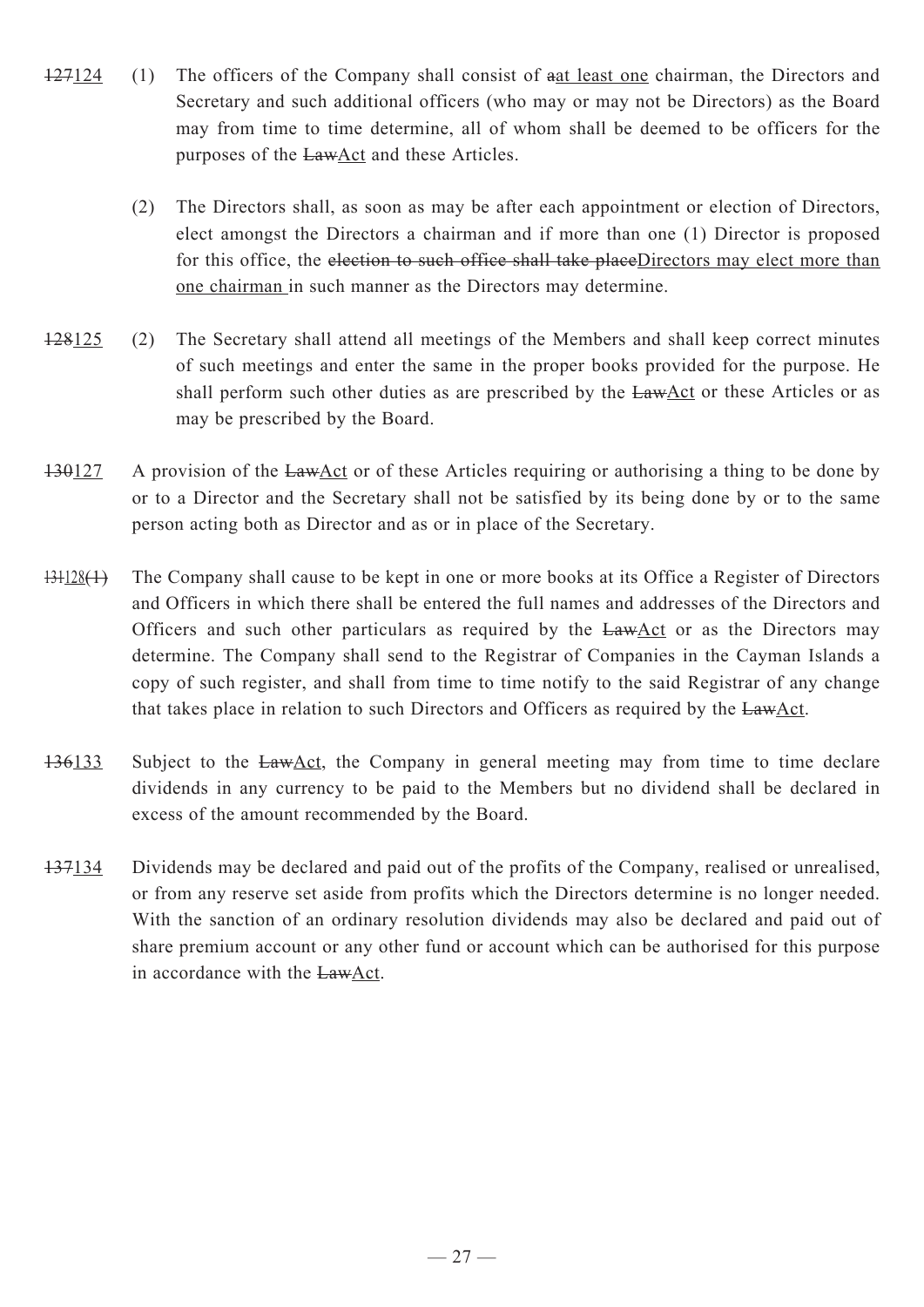- 145142 (1) Whenever the Board or the Company in general meeting has resolved that a dividend be paid or declared on any class of the share capital of the Company, the Board may further resolve either:
	- (a) that such dividend be satisfied wholly or in part in the form of an allotment of shares credited as fully paid up, provided that the Members entitled thereto will be entitled to elect to receive such dividend (or part thereof if the Board so determines) in cash in lieu of such allotment. In such case, the following provisions shall apply:

- (iv) the dividend (or that part of the dividend to be satisfied by the allotment of shares as aforesaid) shall not be payable in cash on shares in respect whereof the cash election has not been duly exercised ("the non-elected shares") and in satisfaction thereof shares of the relevant class shall be allotted credited as fully paid up to the holders of the non-elected shares on the basis of allotment determined as aforesaid and for such purpose the Board shall capitalise and apply out of any part of the undivided profits of the Company (including profits carried and standing to the credit of any reserves or other special account, share premium account, capital redemption reserve other than the Subscription Rights Reserve) (as defined below)) as the Board may determine, such sum as may be required to pay up in full the appropriate number of shares of the relevant class for allotment and distribution to and amongst the holders of the non-elected shares on such basis; or
- (b) that the Members entitled to such dividend shall be entitled to elect to receive an allotment of shares credited as fully paid up in lieu of the whole or such part of the dividend as the Board may think fit. In such case, the following provisions shall apply:
	- …
	- (iv) the dividend (or that part of the dividend in respect of which a right of election has been accorded) shall not be payable in cash on shares in respect whereof the share election has been duly exercised ("the elected shares") and in lieu thereof shares of the relevant class shall be allotted credited as fully paid up to the holders of the elected shares on the basis of allotment determined as aforesaid and for such purpose the Board shall capitalise and apply out of any part of the undivided profits of the Company (including profits carried and standing to the credit of any reserves or other special account, share premium account, capital redemption reserve other than the Subscription Rights Reserve) (as defined below)) as the Board may determine, such sum as may be required to pay up in full the appropriate number of shares of the relevant class for allotment and distribution to and amongst the holders of the elected shares on such basis.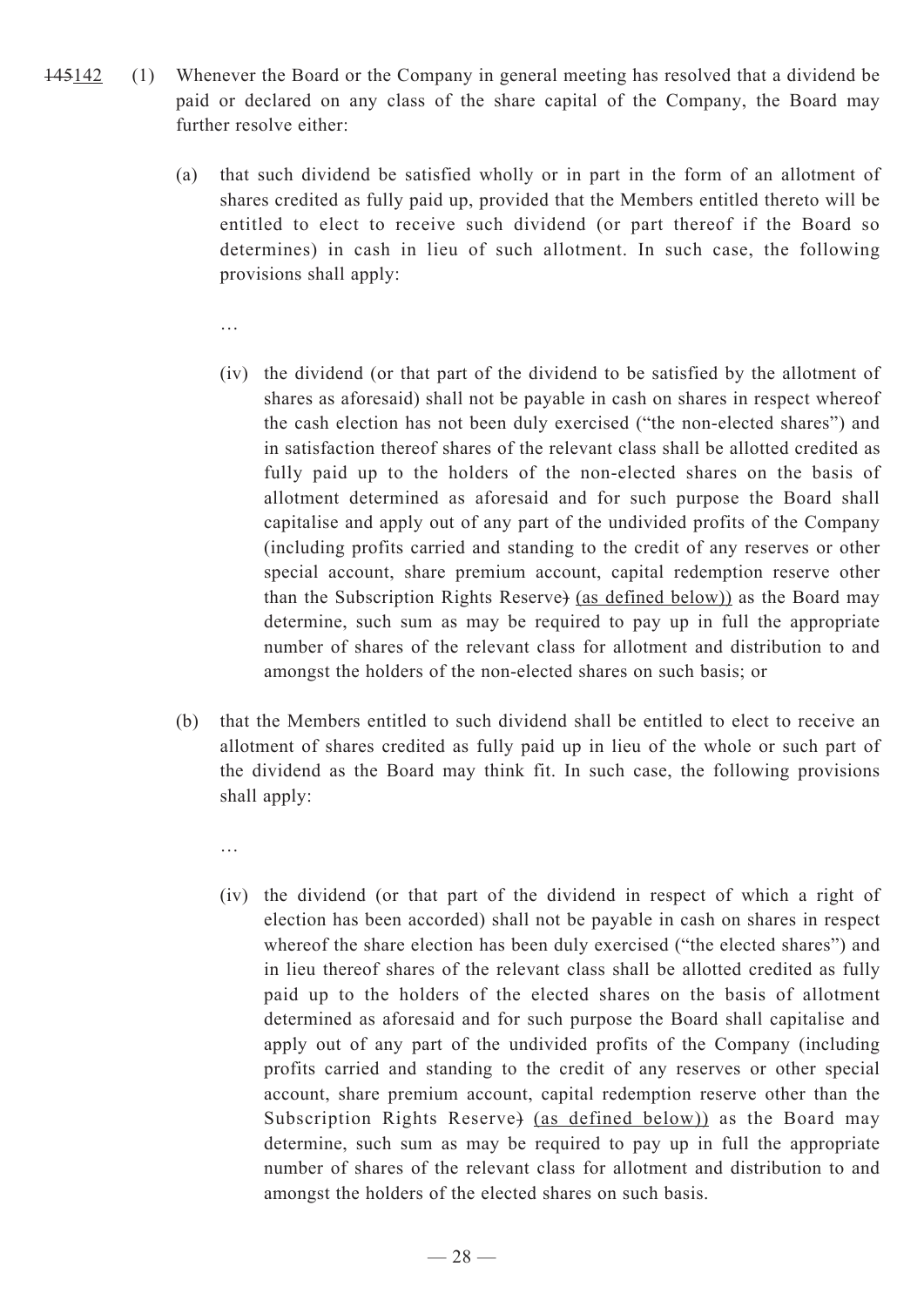- (2) (a) The shares allotted pursuant to the provisions of paragraph (1) of this Article shall rank pari passu in all respects with shares of the same class (if any) then in issue save only as regards participation in the relevant dividend or in any other distributions, bonuses or rights paid, made, declared or announced prior to or contemporaneously with the payment or declaration of the relevant dividend unless, contemporaneously with the announcement by the Board of their proposal to apply the provisions of sub-paragraph (a) or (b) of paragraph  $(21)$  of this Article in relation to the relevant dividend or contemporaneously with their announcement of the distribution, bonus or rights in question, the Board shall specify that the shares to be allotted pursuant to the provisions of paragraph (1) of this Article shall rank for participation in such distribution, bonus or rights.
- 146143 (1) The Board shall establish an account to be called the share premium account and shall carry to the credit of such account from time to time a sum equal to the amount or value of the premium paid on the issue of any share in the Company. Unless otherwise provided by the provisions of these Articles, the Board may apply the share premium account in any manner permitted by the LawAct. The Company shall at all times comply with the provisions of the  $EawAct$  in relation to the share premium account.
- 147144 (1) The Company may, upon the recommendation of the Board, at any time and from time to time pass an ordinary resolution to the effect that it is desirable to capitalise all or any part of any amount for the time being standing to the credit of any reserve or fund (including a share premium account and capital redemption reserve and the profit and loss account) whether or not the same is available for distribution and accordingly that such amount be set free for distribution among the Members or any class of Members who would be entitled thereto if it were distributed by way of dividend and in the same proportions, on the footing that the same is not paid in cash but is applied either in or towards paying up the amounts for the time being unpaid on any shares in the Company held by such Members respectively or in paying up in full unissued shares, debentures or other obligations of the Company, to be allotted and distributed credited as fully paid up among such Members, or partly in one way and partly in the other, and the Board shall give effect to such resolution provided that, for the purposes of this Article, a share premium account and any capital redemption reserve or fund representing unrealised profits, may be applied only in paying up in full unissued shares of the Company to be allotted to such Members credited as fully paid.
	- (2) Notwithstanding any provisions in these Articles, the Board may resolve to capitalise all or any part of any amount for the time being standing to the credit of any reserve or fund (including a share premium account and the profit and loss account) whether or not the same is available for distribution by applying such sum in paying up unissued shares to be allotted to (i) employees (including directors) of the Company and/or its affiliates (meaning any individual, corporation, partnership, association, joint-stock company, trust, unincorporated association or other entity (other than the Company) that directly, or indirectly through one or more intermediaries, controls, is controlled by or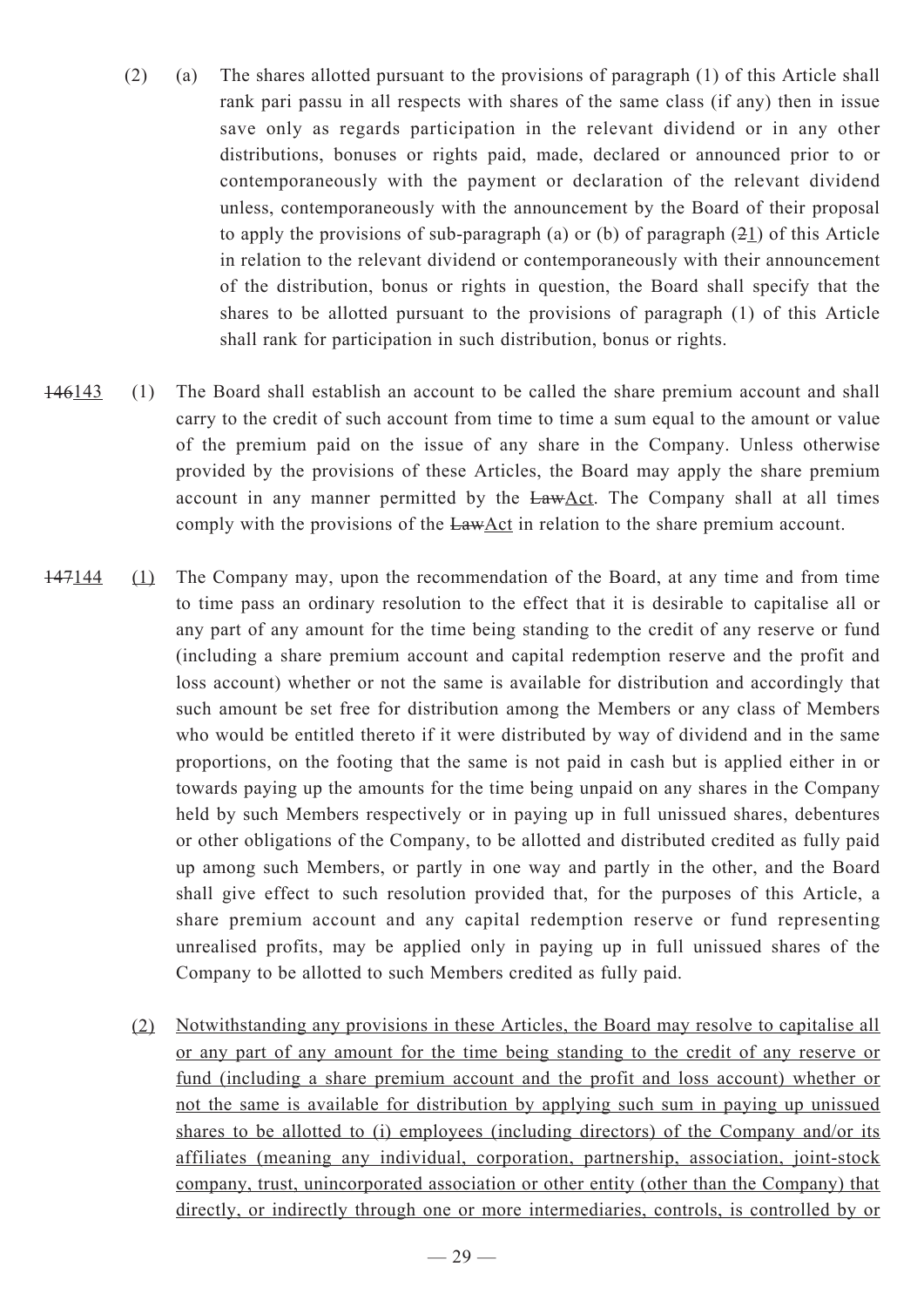is under common control with, the Company) upon exercise or vesting of any options or awards granted under any share incentive scheme or employee benefit scheme or other arrangement which relates to such persons that has been adopted or approved by the Members at a general meeting, or (ii) any trustee of any trust to whom shares are to be allotted and issued by the Company in connection with the operation of any share incentive scheme or employee benefit scheme or other arrangement which relates to such persons that has been adopted or approved by the Members at a general meeting.

- 149146 The following provisions shall have effect to the extent that they are not prohibited by and are in compliance with the LawAct:
- 150147 The Board shall cause true accounts to be kept of the sums of money received and expended by the Company, and the matters in respect of which such receipt and expenditure take place, and of the property, assets, credits and liabilities of the Company and of all other matters required by the LawAct or necessary to give a true and fair view of the Company's affairs and to explain its transactions.
- 152149 Subject to Article 153150, a printed copy of the Directors' report, accompanied by the balance sheet and profit and loss account, including every document required by law to be annexed thereto, made up to the end of the applicable financial year and containing a summary of the assets and liabilities of the Company under convenient heads and a statement of income and expenditure, together with a copy of the Auditors' report, shall be sent to each person entitled thereto at least twenty-one (21) days before the date of the general meeting and at the same time as the notice of annual general meeting and laid before the Company at the annual general meeting held in accordance with Article 56 provided that this Article shall not require a copy of those documents to be sent to any person whose address the Company is not aware or to more than one of the joint holders of any shares or debentures.
- 153150 Subject to due compliance with all applicable Statutes, rules and regulations, including, without limitation, the rules of the Designated Stock Exchange, and to obtaining all necessary consents, if any, required thereunder, the requirements of Article 152149 shall be deemed satisfied in relation to any person by sending to the person in any manner not prohibited by the Statutes, a summary summarised financial statements derived from the Company's annual accounts and the directors' report which shall be in the form and containing the information required by applicable laws and regulations, provided that any person who is otherwise entitled to the annual financial statements of the Company and the directors' report thereon may, if he so requires by notice in writing served on the Company, demand that the Company sends to him, in addition to a summary summarised financial statements, a complete printed copy of the Company's annual financial statement and the directors' report thereon.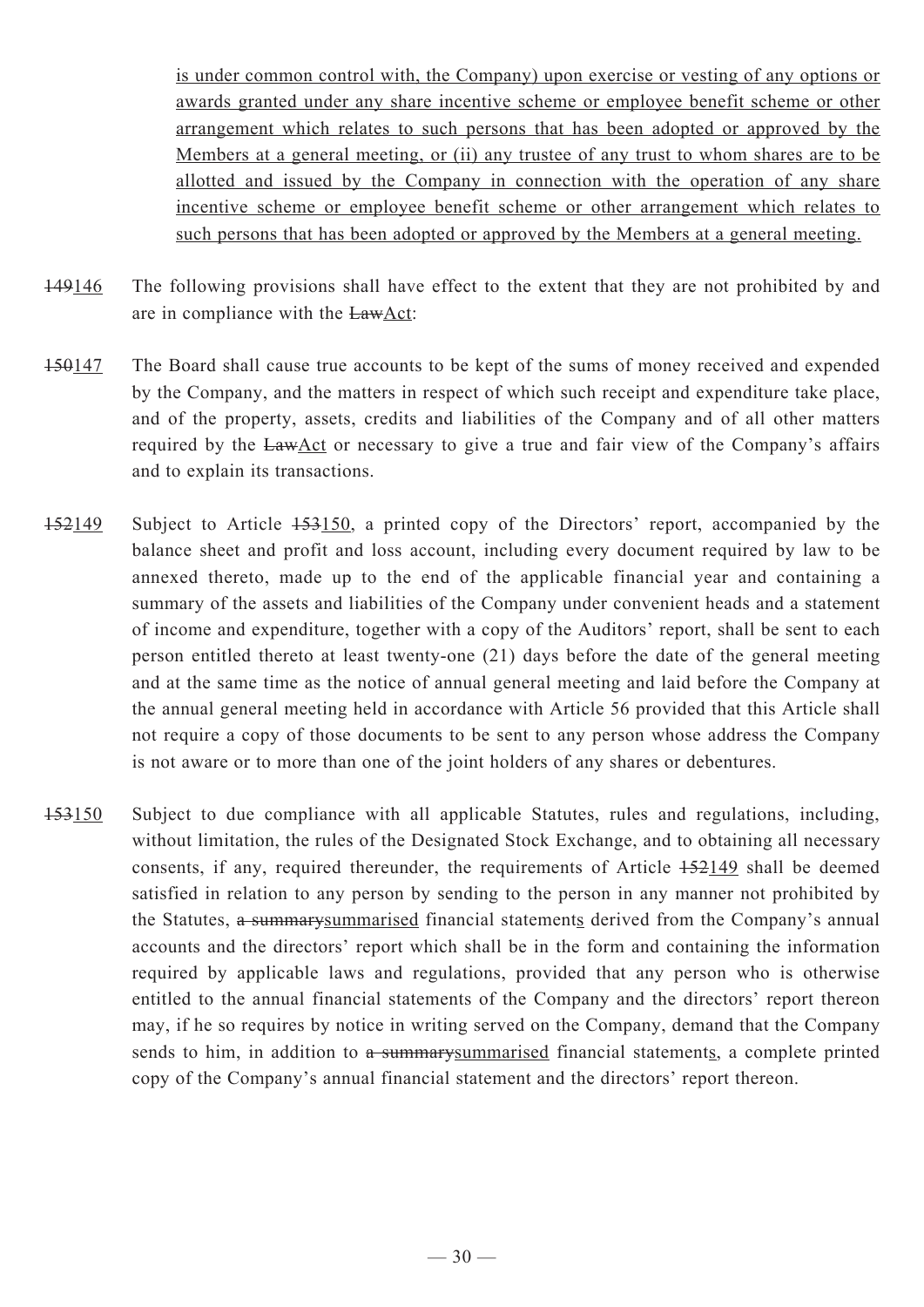- 154151 The requirement to send to a person referred to in Article 152149 the documents referred to in that article or a summary financial report in accordance with Article 153150 shall be deemed satisfied where, in accordance with all applicable Statutes, rules and regulations, including, without limitation, the rules of the Designated Stock Exchange, the Company publishes copies of the documents referred to in Article 152149 and, if applicable, a summary financial report complying with Article 153150, on the Company's computer network or in any other permitted manner (including by sending any form of electronic communication), and that person has agreed or is deemed to have agreed to treat the publication or receipt of such documents in such manner as discharging the Company's obligation to send to him a copy of such documents.
- 155152 (1) At the annual general meeting or at a subsequent extraordinary general meeting in each year, the Members shall by ordinary resolution appoint an auditor to audit the accounts of the Company and such auditor shall hold office until the next annual general meeting. Such auditor may be a Member but no Director or officer or employee of the Company shall, during his continuance in office, be eligible to act as an auditor of the Company.
	- (2) The Members may, at any general meeting convened and held in accordance with these Articles, by specialordinary resolution remove the Auditor at any time before the expiration of his term of office and shall by ordinary resolution at that meeting appoint another Auditor in his stead for the remainder of his term.
- 156153 Subject to the LawAct the accounts of the Company shall be audited at least once in every year.
- 154 The remuneration of the Auditor shall be fixed by the Company in general meeting by ordinary resolution or in such manner as the Members may determine, subject to the rules of any Designated Stock Exchange.
- 155 The Directors may fill any casual vacancy in the office of Auditor but while any such vacancy continues the surviving or continuing Auditor or Auditors, if any, may act. The remuneration of any Auditor appointed by the Directors under this Article may be fixed by the Board. Subject to Article 152(2), an Auditor appointed under this Article shall hold office until the next following annual general meeting of the Company and shall then be subject to appointment by the Members under Article 152(1) at such remuneration to be determined by the Members under Article 154.
- 157 The remuneration of the Auditor shall be fixed by the Company in general meeting or in such manner as the Members may determine.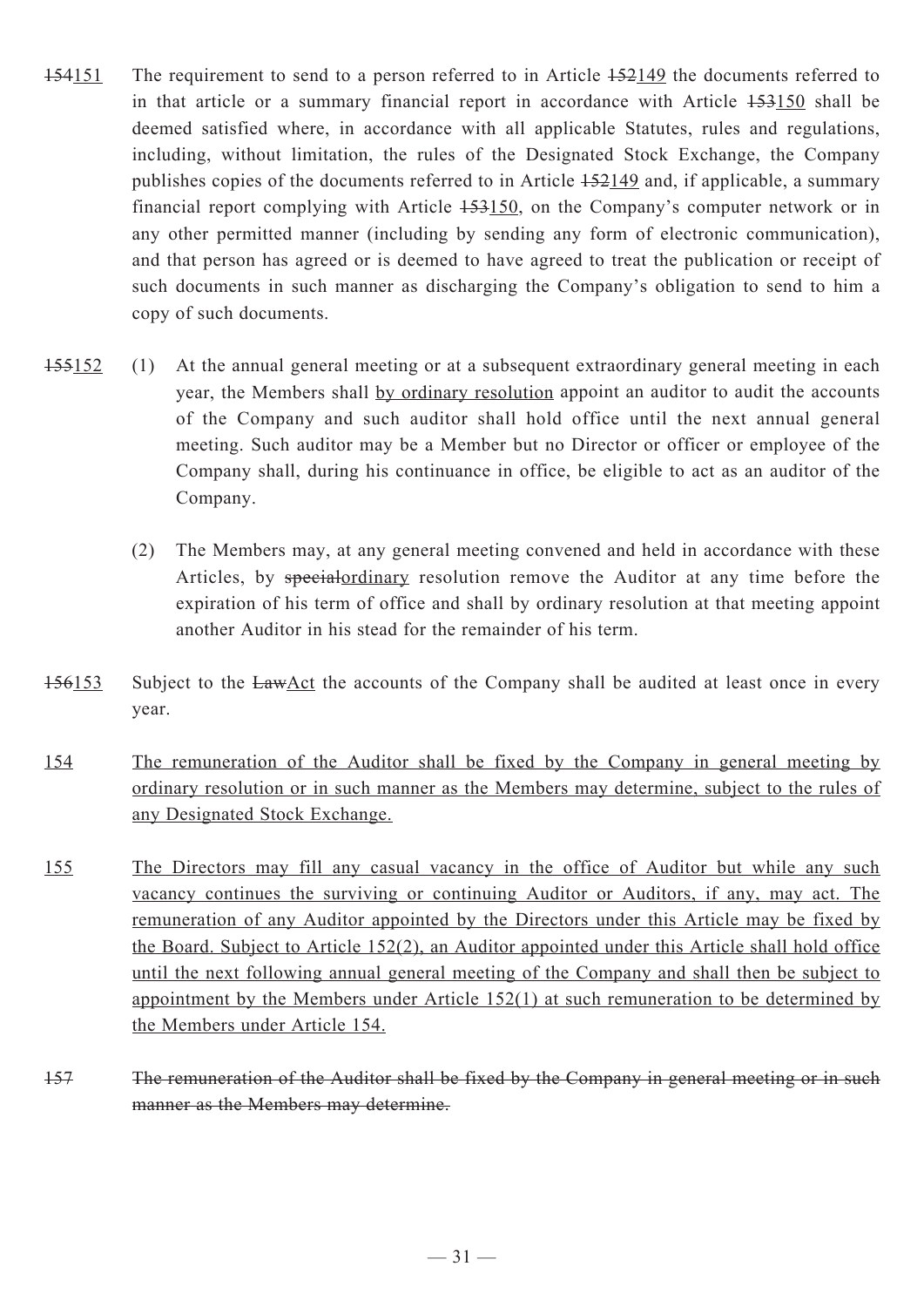- 158 If the office of auditor becomes vacant by the resignation or death of the Auditor, or by his becoming incapable of acting by reason of illness or other disability at a time when his services are required, the Directors shall fill the vacancy and fix the remuneration of the Auditor so appointed.
- 160157 The statement of income and expenditure and the balance sheet provided for by these Articles shall be examined by the Auditor and compared by him with the books, accounts and vouchers relating thereto; and he shall make a written report thereon stating whether such statement and balance sheet are drawn up so as to present fairly the financial position of the Company and the results of its operations for the period under review and, in case information shall have been called for from Directors or officers of the Company, whether the same has been furnished and has been satisfactory. The financial statements of the Company shall be audited by the Auditor in accordance with generally accepted auditing standards. The Auditor shall make a written report thereon in accordance with generally accepted auditing standards and the report of the Auditor shall be submitted to the Members in general meeting. The generally accepted auditing standards referred to herein may be those of a country or jurisdiction other than the Cayman Islands. If so, the financial statements and the report of the Auditor should disclose this aetfact and name such country or jurisdiction.
- 161158 Any Notice or document (including any "corporate communication" within the meaning ascribed thereto under the rules of the Designated Stock Exchange), whether or not, to be given or issued under these Articles from the Company to a Member shall be in writing or by cable, telex or facsimile transmission message or other form of electronic transmission or communication and any such Notice and document may be served or delivered by the Company on or to any Member either personally or by sending it through the post in a prepaid envelope addressed to such Member at his registered address as appearing in the Register or at any other address supplied by him to the Company for the purpose or, as the case may be, by transmitting it to any such address or transmitting it to any telex or facsimile transmission number or electronic number or address or website supplied by him to the Company for the giving of Notice to him or which the person transmitting the notice reasonably and bona fide believes at the relevant time will result in the Notice being duly received by the Member or may also be served by advertisement in appropriate newspapers in accordance with the requirements of the Designated Stock Exchange or, to the extent permitted by the applicable laws, by placing it on the Company's website or the website of the Designated Stock Exchange, and giving to the member a notice stating that the notice or other document is available there (a "notice of availability"). The notice of availability may be given to the Member by any of the means set out above other than by posting it on a website. In the case of joint holders of a share all notices shall be given to that one of the joint holders whose name stands first in the Register and notice so given shall be deemed a sufficient service on or delivery to all the joint holders.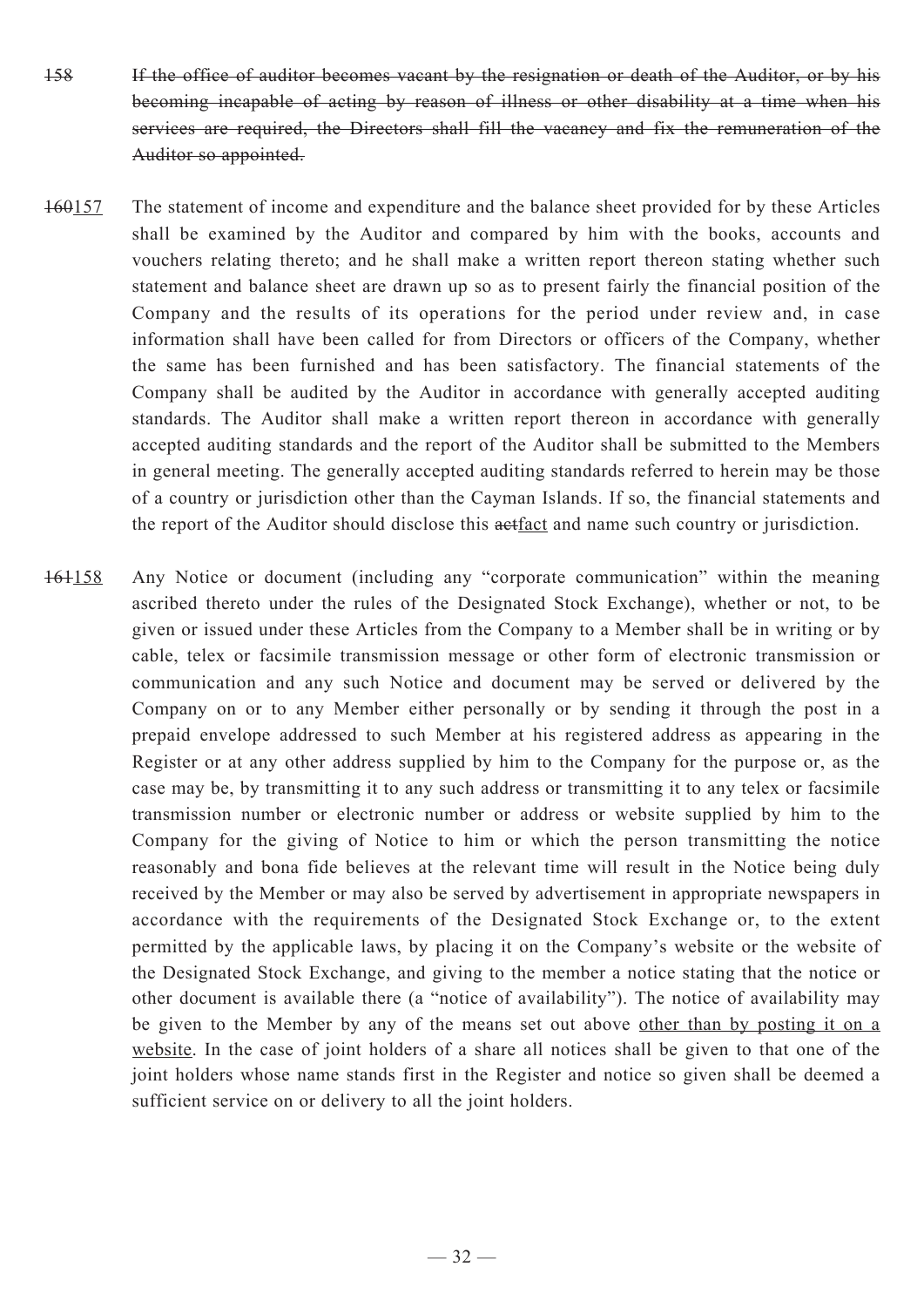#### 162159 Any Notice or other document:

- (a) if served or delivered by post, shall where appropriate be sent by airmail and shall be deemed to have been served or delivered on the day following that on which the envelope containing the same, properly prepaid and addressed, is put into the post; in proving such service or delivery it shall be sufficient to prove that the envelope or wrapper containing the notice or document was properly addressed and put into the post and a certificate in writing signed by the Secretary or other officer of the Company or other person appointed by the Board that the envelope or wrapper containing the nNotice or other document was so addressed and put into the post shall be conclusive evidence thereof;
- (b) if sent by electronic communication, shall be deemed to be given on the day on which it is transmitted from the server of the Company or its agent. A  $n$ Notice placed on the Company's website or the website of the Designated Stock Exchange, is deemed given by the Company to a Member on the day following that on which a notice of availability is deemed served on the Member;
	- …
- 163160 (1) Any Notice or other document delivered or sent by post to or left at the registered address of any Member in pursuance of these Articles shall, notwithstanding that such Member is then dead or bankrupt or that any other event has occurred, and whether or not the Company has notice of the death or bankruptcy or other event, be deemed to have been duly served or delivered in respect of any share registered in the name of such Member as sole or joint holder unless his name shall, at the time of the service or delivery of the nNotice or document, have been removed from the Register as the holder of the share, and such service or delivery shall for all purposes be deemed a sufficient service or delivery of such Notice or document on all persons interested (whether jointly with or as claiming through or under him) in the share.
	- (2) A nNotice may be given by the Company to the person entitled to a share in consequence of the death, mental disorder or bankruptcy of a Member by sending it through the post in a prepaid letter, envelope or wrapper addressed to him by name, or by the title of representative of the deceased, or trustee of the bankrupt, or by any like description, at the address, if any, supplied for the purpose by the person claiming to be so entitled, or (until such an address has been so supplied) by giving the notice in any manner in which the same might have been given if the death, mental disorder or bankruptcy had not occurred.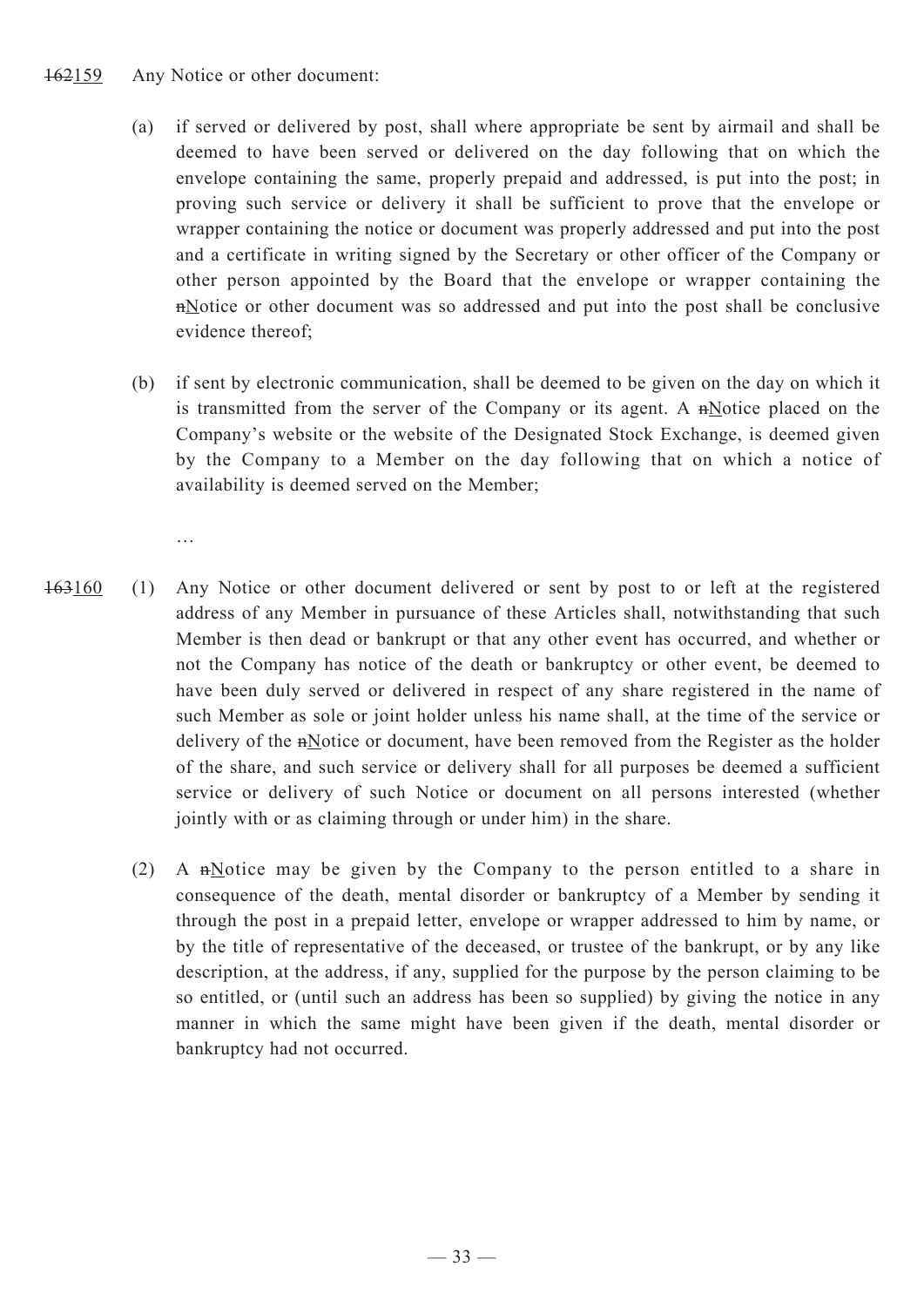- (3) Any person who by operation of law, transfer or other means whatsoever shall become entitled to any share shall be bound by every  $n$ Notice in respect of such share which prior to his name and address being entered on the Register shall have been duly given to the person from whom he derives his title to such share.
- 164161 For the purposes of these Articles, a cable or telex or facsimile or electronic transmission message purporting to come from a holder of shares or, as the case may be, a Director or alternate Director, or, in the case of a corporation which is a holder of shares from a director or the secretary thereof or a duly appointed attorney or duly authorised representative thereof for it and on its behalf, shall in the absence of express evidence to the contrary available to the person relying thereon at the relevant time be deemed to be a document or instrument in writing signed by such holder or Director or alternate Director in the terms in which it is received. The signature to any notice or document to be given by the Company may be written, printed or made electronically.
- 165162 (1) TheSubject to Article 162(2), the Board shall have power in the name and on behalf of the Company to present a petition to the court for the Company to be wound up.
	- (2) A resolution that the Company be wound up by the court or to be wound up voluntarily shall be a special resolution.
- 166163 (1) Subject to any special rights, privileges or restrictions as to the distribution of available surplus assets on liquidation for the time being attached to any class or classes of shares (i) (if the Company shall be wound up and the assets available for distribution amongst the Members of the Company shall be more than sufficient to repay the whole of the capital paid up at the commencement of the winding up, the excess shall be distributed pari passu amongst such members in proportion to the amount paid up on the shares held by them respectively and (ii) if the Company shall be wound up and the assets available for distribution amongst the Members as such shall be insufficient to repay the whole of the paid-up capital such assets shall be distributed so that, as nearly as may be, the losses shall be borne by the Members in proportion to the capital paid up, or which ought to have been paid up, at the commencement of the winding up on the shares held by them respectively.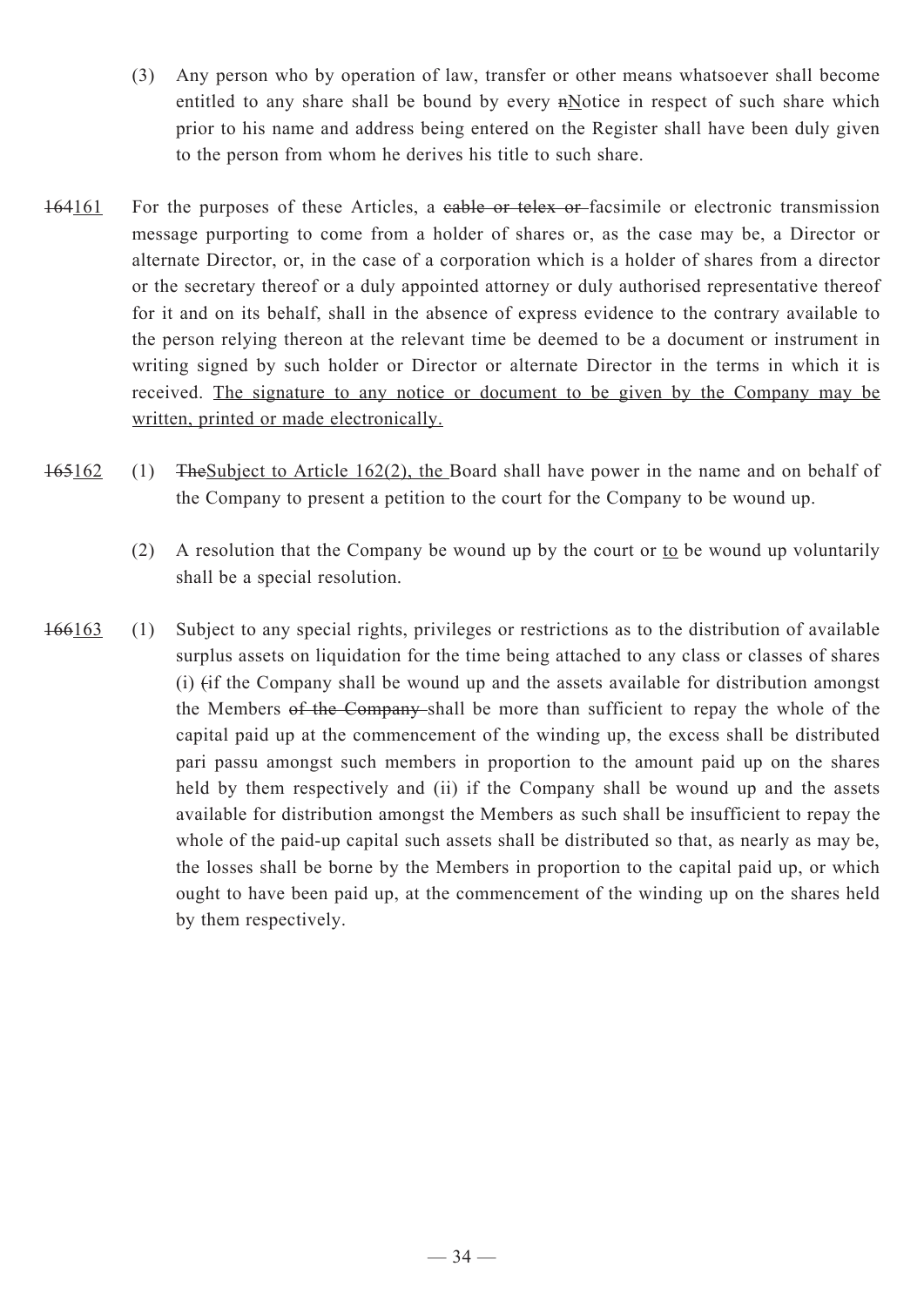- (2) If the Company shall be wound up (whether the liquidation is voluntary or by the court) the liquidator may, with the authority of a special resolution and any other sanction required by the LawAct, divide among the Members in specie or kind the whole or any part of the assets of the Company and whether or not the assets shall consist of properties of one kind or shall consist of properties to be divided as aforesaid of different kinds, and may for such purpose set such value as he deems fair upon any one or more class or classes of property and may determine how such division shall be carried out as between the Members or different classes of Members. The liquidator may, with the like authority, vest any part of the assets in trustees upon such trusts for the benefit of the Members as the liquidator with the like authority shall think fit, and the liquidation of the Company may be closed and the Company dissolved, but so that no contributory shall be compelled to accept any shares or other property in respect of which there is a liability.
- (3) In the event of winding-up of the Company in Hong Kong, every Member of the Company who is not for the time being in Hong Kong shall be bound, within 14 days after the passing of an effective resolution to wind up the Company voluntarily, or the making of an order for the winding-up of the Company, to serve notice in writing on the Company appointing some person resident in Hong Kong and stating that person's full name, address and occupation upon whom all summonses, notices, process, orders and judgements in relation to or under the winding-up of the Company may be served, and in default of such nomination the liquidator of the Company shall be at liberty on behalf of such Member to appoint some such person, and service upon any such appointee, whether appointed by the Member or the liquidator, shall be deemed to be good personal service on such Member for all purposes, and, where the liquidator makes any such appointment, he shall with all convenient speed give notice thereof to such Member by advertisement as he shall deem appropriate or by a registered letter sent through the post and addressed to such Member at his address as appearing in the register, and such notice shall be deemed to be service on the day following that on which the advertisement first appears or the letter is posted.